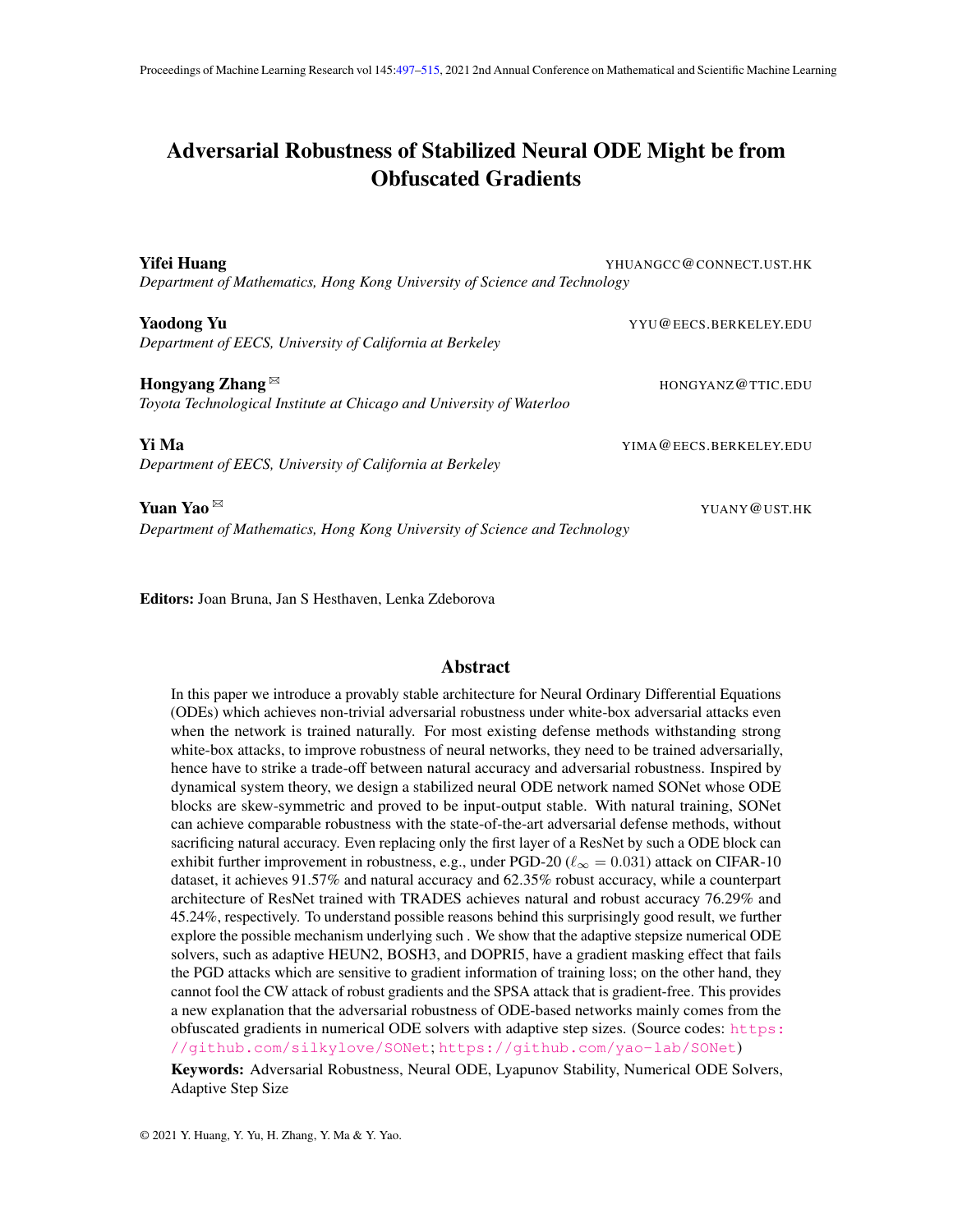# 1. Introduction

Adversarial robustness is a central object of study in machine learning [\(Carlini et al.,](#page-15-0) [2019;](#page-15-0) [Zhang](#page-18-1) [et al.,](#page-18-1) [2019b;](#page-18-1) [Madry et al.,](#page-17-0) [2018;](#page-17-0) [Kolter and Wong,](#page-17-1) [2018\)](#page-17-1), computer security [\(Sharif et al.,](#page-17-2) [2016;](#page-17-2) [Meng](#page-17-3) [and Chen,](#page-17-3) [2017\)](#page-17-3), and many other domains [\(Song et al.,](#page-17-4) [2018;](#page-17-4) [Xie et al.,](#page-18-2) [2017;](#page-18-2) [Jia and Liang,](#page-17-5) [2017\)](#page-17-5). In machine learning, study of adversarial robustness has led to significant advance in understanding the generalization [\(Schmidt et al.,](#page-17-6) [2018;](#page-17-6) [Carmon et al.,](#page-16-0) [2019;](#page-16-0) [Alayrac et al.,](#page-15-1) [2019;](#page-15-1) [Zhai et al.,](#page-18-3) [2019\)](#page-18-3), interpretability of learning models [\(Tsipras et al.,](#page-18-4) [2019\)](#page-18-4), and connecting robust statistics [\(Gao et al.,](#page-16-1) [2019,](#page-16-1) [2020\)](#page-16-2). In computer security, adversarial robustness serves as an indispensable component towards AI safety against adversarial threat, in a range of security-critical systems and applications such as autonomous vehicles [\(Eykholt et al.,](#page-16-3) [2018\)](#page-16-3) and biometric authorization [\(Thys et al.,](#page-17-7) [2019\)](#page-17-7). The problem of achieving adversarial robustness can be stated as learning a classifier with high test accuracy on both natural and *adversarial examples*. The adversarial example is either in the form of unrestricted transformations, such as rotation and translation of natural examples, or in the form of perturbations with bounded norms. The focus of this work is the latter setting.

Probably one of the most successful techniques to enhance model robustness is by *adversarial training* [\(Madry et al.,](#page-17-0) [2018;](#page-17-0) [Zhang et al.,](#page-18-5) [2019c\)](#page-18-5). In the adversarial training, the defenders simulate adversarial examples against current iteration of model and then feed them into the training procedure in the next round. Despite a large literature devoted to the study of adversarial training, many fundamental questions remain unresolved. One of the long-standing questions is the interpretability: although adversarial training is an effective way to defend against certain adversarial examples, it remains unclear why current designs of network architecture are vulnerable to adversarial attacks without adversarial training. This question becomes more challenging when we consider the computational issues. Taking the perspective of Pontryagin Maximum Principle (or Bellman Equation) for differential games induced by adversarial training, [Zhang et al.](#page-18-6) [\(2019a\)](#page-18-6) reduces adversarial training to merely updating the weights of the first layer that significantly reduces the computational cost. Yet in optimization, adversarial training is notorious for its instability due to the non-convex non-concave minimax nature of its loss function.

When the "simulated" adversarial examples in the training procedure do not conceptually match those of attackers, adversarial training can be vulnerable to adversarial threat as well. This is known as the norm-agnostic setting, and there is significant evidence to indicate that adversarial training suffers from brittleness against attacks in  $\ell_2$  and  $\ell_\infty$  norms simultaneously [\(Li et al.,](#page-17-8) [2019\)](#page-17-8). Furthermore, due to an intrinsic trade-off between natural accuracy and adversarial robustness [\(Tsipras et al.,](#page-18-4) [2019;](#page-18-4) [Zhang et al.,](#page-18-5) [2019c\)](#page-18-5), adversarial training typically leads to more than 10% reduction of accuracy compared with natural training.

Stability principle of dynamical systems has been applied to adversarial training to enhance the robustness. Inspired by the initial value stability of convection-diffusion partial differential equation and the Feynman-Kac formula of solutions, [Wang et al.](#page-18-7) [\(2019\)](#page-18-7) designs ResNet ensembles with activation noise that exhibits improvements in both natural and robust accuracies for adversarial training. Moreover, motivated by the fact in numerical ODEs that implicit (backward) Euler discretization has better stability than explicit (forward) Euler discretization that current ResNets exploit, [Li et al.](#page-17-9) [\(2020\)](#page-17-9) designs implicit Euler based skip-connections to enhance ResNets with better stability and adversarial robustness. However, all these studies are limited to adversarial training rather than natural training.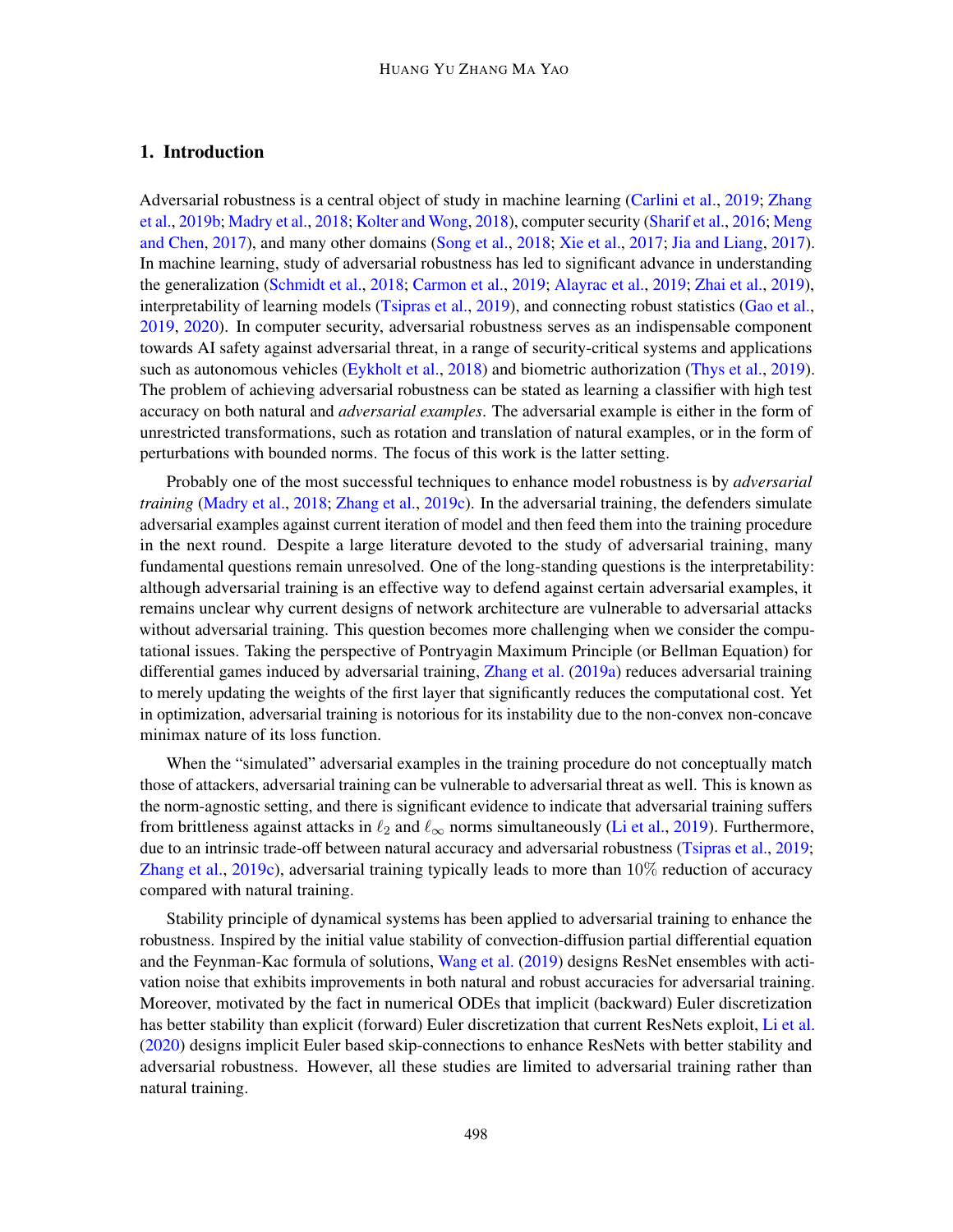In response to the limitations of adversarial training, designing network architecture towards natural training as robust as adversarial training has received significant attention in recent years. On one hand, most positive results for obtaining adversarial robustness have focused on controlling Lipschitz constants explicitly in the training procedure, such as requiring each convolutional layer be composed of orthonormal filters [\(Cisse et al.,](#page-16-4) [2017\)](#page-16-4), or restricting the spectral radius of the matrix in each layer to be small [\(Qian and Wegman,](#page-17-10) [2019\)](#page-17-10). These approaches, however, do not achieve comparable robustness as adversarial training against  $\ell_{\infty}$ -norm attacks. On the other hand, with the introduction of ordinary different equations into neural networks [\(Chen et al.,](#page-16-5) [2018\)](#page-16-5), the adversarial robustness for neural ordinary differential equations (ODEs) network architecture have been attracting rising attention. [Yan et al.](#page-18-8) [\(2019\)](#page-18-8) found that ODE networks with natural training is more robust against adversarial examples compared with traditional conventional neural networks, but the robustness of ODE networks is much weaker than the state-of-the-art result by adversarial training.

### 1.1. Our methodology and results

We begin with designing ODE networks analogous to the residual networks. Our ODE network is a natural extension of the Residual Network: when we solve the ODE system by the explicit (forward) Euler method, the two types of networks can be made equivalent. Nevertheless, to ensure the output of our networks to be less sensitive to perturbations in input, we further require our ODE networks to be stable by design. It has been well known in the dynamical system theory [\(Callier and Desoer,](#page-15-2) [1991\)](#page-15-2) that input-output stability is an important property for a system to be insensitive (and even robust) to input noise and perturbations. We rigorously show that the resulting networks are stable in the Lyapunov sense, provided that the two weight matrices in each ODE block are skew-symmetric to each other up to an arbitrarily small damping and the activation function is strictly monotonically increasing. The design works for both convolutional and fully-connected neural networks.

Our stability analysis naturally leads to a new formulation of network architecture which has several appealing properties; in particular, it inherits all the benefits of Neural ODE such as parameterand memory-efficiency, adaptive computation, etc., and the algorithm achieves comparable robustness on a range of benchmarks as the state-of-the-art adversarial training methods. To understand possible reasons behind this surprisingly good result, we further explore possible mechanisms and disclose the obfuscated gradients caused by adaptive step sizes of numerical ODE solvers.

The main contribution and discovery in this report can be summarized as follows.

- Theoretically, we parametrize ODE networks analogous to the residual networks. Our stability analysis shows that the ODE system is Lyapunov stable, provided that the activation function is strictly monotonically increasing and the two weight matrices in the ODE block are skewsymmetric with each other, up to an arbitrarily small damping factor.
- Algorithmically, inspired by our stability analysis, we propose a new formulation of neural ODE network architecture, named Stabilized neural ODE Network (SONet). The architecture is robust to small perturbations as each ODE block is provably stable in the sense of Lyapunov.
- Experimentally, we show that natural training of the proposed architecture achieves non-trivial adversarial robustness in white-box PGD attacks, and even better than the state-of-the-art ResNet10 adversarially trained by TRADES under white-box  $\ell_{\infty}$  and  $\ell_2$  PGD<sup>20</sup> attacks.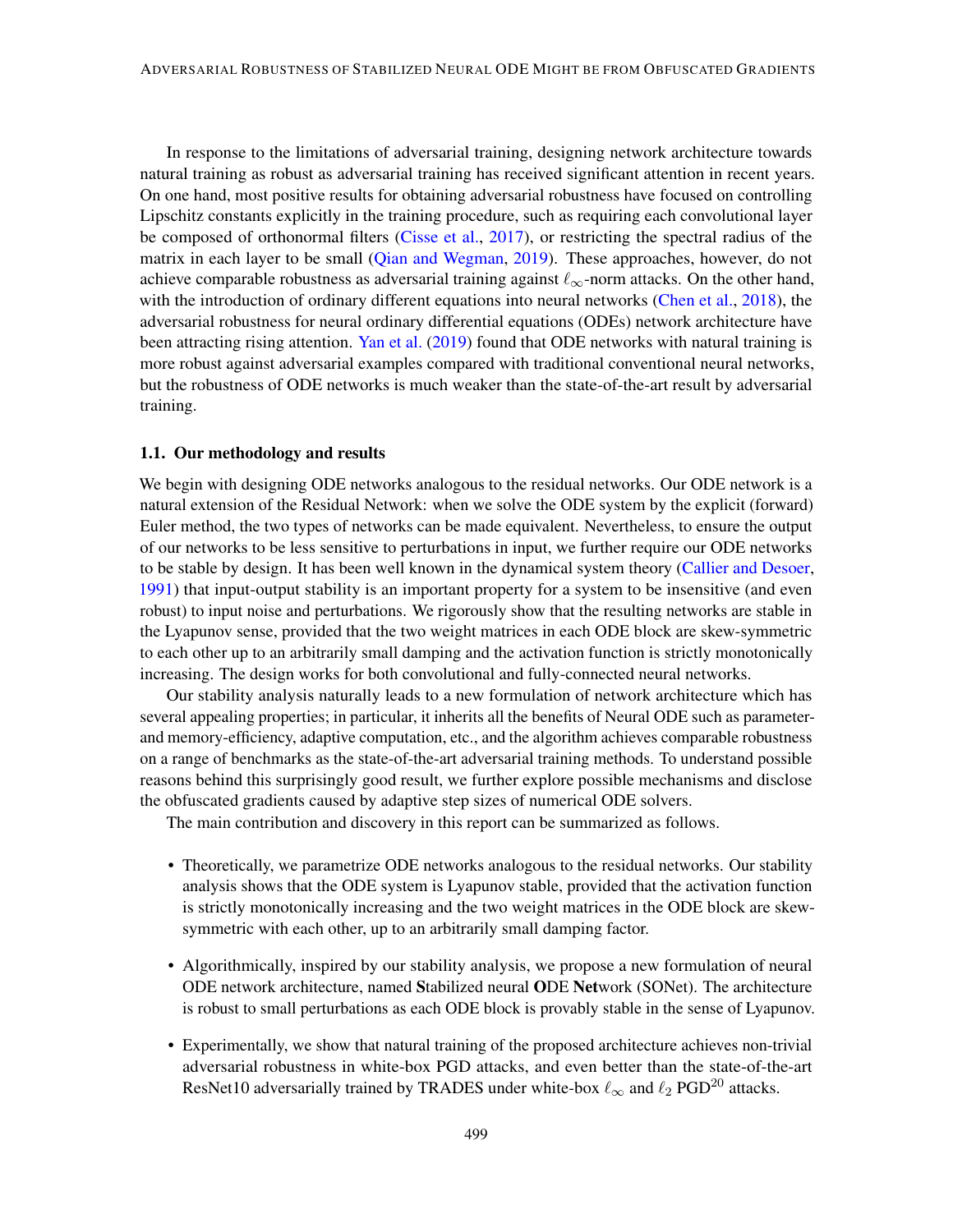• Furthermore, a possible interpretation for the adversarial robustness of ODE-based networks is provided, suggesting that numerical ODE solvers with adaptive step sizes (e.g. adaptive HEUN2, BOSH3, and DOPRI5) may lead to obfuscated gradients via large error tolerance in adaptive step size choice, which fails the gradient based attacks like PGD but may not fool robust gradient attacks like CW and gradient-free attacks like SPSA.

### 2. Introduction

Before proceeding, we define some notations and formalize our model setup in this section.

#### 2.1. Notations

We will use bold capital letters such as  $W$  to represent matrices, bold lower-case letters such as x to represent vectors, and lower-case letters such as  $t$  to represent scalars. Specifically, we denote by 0 the all-zero vector, by 1 the all-one vector, by  $\mathbf{x} \in \mathbb{R}^{d_{\text{in}}}$  the input vector to each architecture block, and by  $\mathbf{z} \in \mathbb{R}^{d_{\text{out}}}$  the output vector, where  $d_{\text{in}}$  does not necessarily equal to  $d_{\text{out}}$ . Denote by  $\sigma(\cdot)$  the element-wise activation function, and  $\sigma'(\cdot)$ is its (sub-)gradient. We will frequently use  $d\mathbf{x}(t)/dt$  to represent the differential of  $x(t)$  w.r.t. the time variable t. For norms, we denote by  $\|\cdot\|$  a generic norm. Examples of norms include  $\|\mathbf{x}\|_p$ , the  $\ell_p$  norm of vector x for  $p \geq 1$ . We will use  $f_1 \circ f_2(\cdot)$  to represent the composition of two functions  $f_1(\cdot)$  and  $f_2(\cdot)$ . Denote by  $\mathbb{B}(\mathbf{x}, \epsilon)$ 

<span id="page-3-0"></span>

<span id="page-3-2"></span><span id="page-3-1"></span>Figure 1: Network architecture.

a neighborhood of  $x: \{x' : ||x - x'|| \leq \epsilon\}$ . Throughout the paper, for any given loss function  $\mathcal{L}(f, x)$ and data (set) x, we will term the optimization procedure  $\min_f \max_{x' \in B(x,\epsilon)} \mathcal{L}(f, x')$  as *adversarial training* and term the optimization procedure  $\min_f \mathcal{L}(f, \mathbf{x})$  as *natural training*.

#### 2.2. ODE Blocks

In the Residual Networks (ResNets, a.k.a. Euler networks) [\(He et al.,](#page-16-6) [2016\)](#page-16-6), the basic blocks follow the architecture<sup>[1](#page-0-1)</sup> (see Figure  $1(a)$  $1(a)$ ):

$$
\frac{\mathbf{z}_{k+1} - \mathbf{z}_k}{\Delta t} = \sigma(\mathbf{W}_{k+1}^{(1)} \mathbf{x}_k),
$$
  

$$
\frac{\mathbf{x}_{k+1} - \mathbf{x}_k}{\Delta t} = \sigma(\mathbf{W}_{k+1}^{(2)} \mathbf{z}_{k+1}),
$$
  

$$
\mathbf{z}_k = 0, \ \Delta t = 1,
$$
 (1)

where  $x_k$  and  $x_{k+1}$  are the input and ouput of the k-th ResNet block,  $z_{k+1}$  is the intermediate layer, and  $W_{k+1}^{(1)}$  and  $W_{k+1}^{(2)}$  are the weight matrices which represent either the fully-connected or the convolutional operators. In the Neural ODE, in constrast, [Chen et al.](#page-16-5) [\(2018\)](#page-16-5) took the limit of the

<sup>1.</sup> Without loss of generality, we assume the bias term is a zero vector for simplicity, although our analysis works for the general case as well.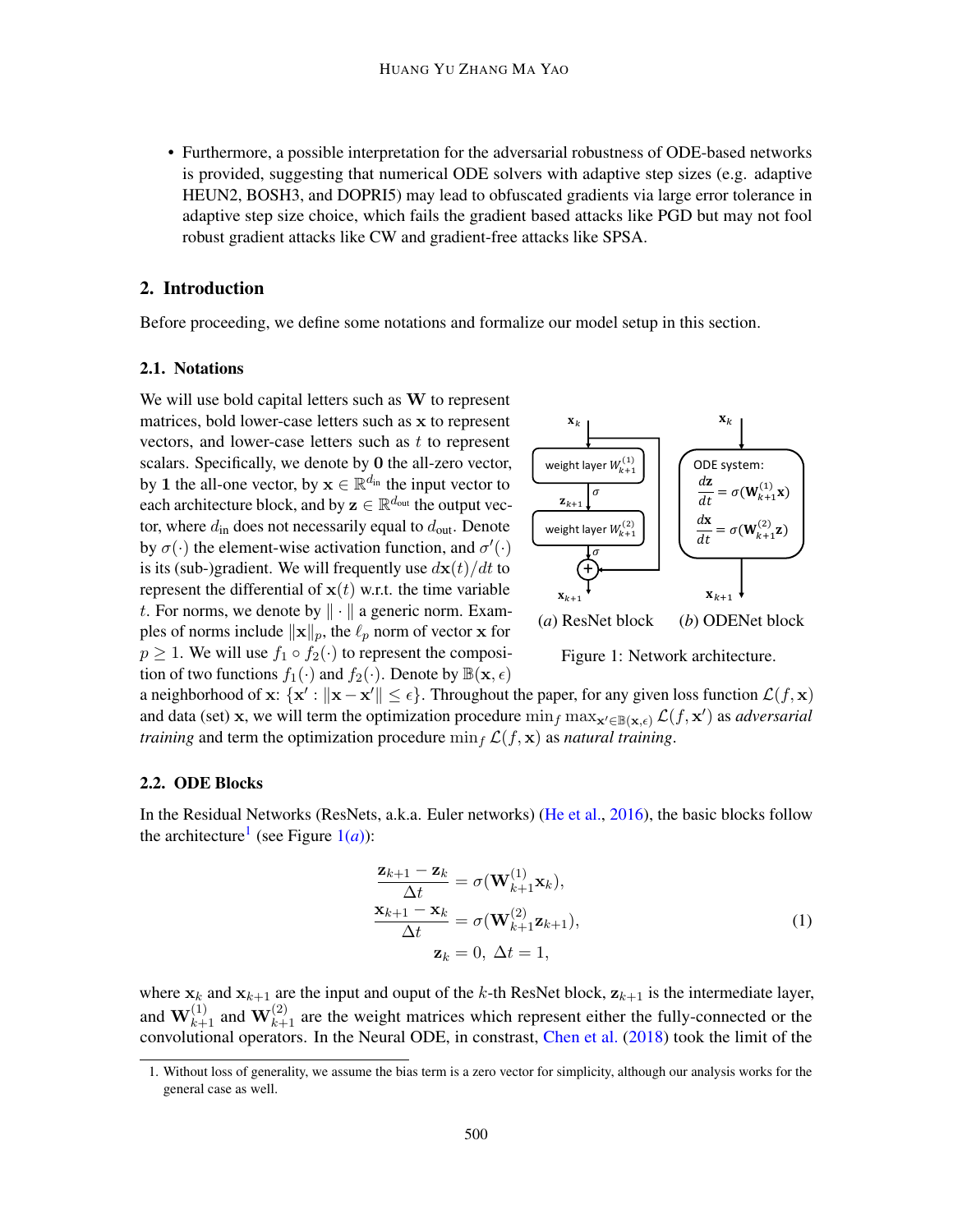finite differences over the infinitesimal  $\Delta t$  and parameterized the continuous dynamics of hidden units using an ODE specified by a neural network:

$$
\mathbf{x}_{k+1} = f_{\text{NeuralODE-k}}(\mathbf{x}_k; t_0): \quad \frac{d\mathbf{x}(t)}{dt} = \sigma(\mathbf{W}_{k+1}^{(2)}\sigma(\mathbf{W}_{k+1}^{(1)}\mathbf{x}(t))), \ \mathbf{x}(0) = \mathbf{x}_k, \ \mathbf{x}_{k+1} = \mathbf{x}(t_0),
$$
\n(2)

where  $x_k$  is the initial condition of  $x(t)$ , i.e., the input, and the output  $x_{k+1}$  is the evolution of  $x(t)$ at time  $t_0$ .

Our study is motivated by the Neural ODE. We focus on a parametric model similar to ResNet block  $(1)$  (see Figure  $1(b)$  $1(b)$ ):

<span id="page-4-1"></span><span id="page-4-0"></span>
$$
\frac{d\mathbf{z}(t)}{dt} = \sigma(\mathbf{W}_{k+1}^{(1)}\mathbf{x}(t) - \gamma \mathbf{z}(t)),
$$
\n
$$
\frac{d\mathbf{x}(t)}{dt} = \sigma(\mathbf{W}_{k+1}^{(2)}\mathbf{z}(t) - \gamma \mathbf{x}(t)),
$$
\n
$$
\mathbf{x}_{k+1} = \mathbf{z}(t_0), \quad \mathbf{x}(0) = \mathbf{x}_k, \quad \mathbf{z}(0) = \mathbf{z}_k,
$$
\n(3)

where  $x_k$  and  $z_k$  are the initial conditions of  $x(t)$  and  $z(t)$ , respectively,  $\gamma > 0$  is a small positive constant as the damping factor and the output  $x_{k+1}$  is the evolution of  $z(t)$  at time  $t_0$ . When we solve ODE system [\(3\)](#page-4-0) by the Euler solver with time step 1 and set  $\gamma$  to be 0, ODE block (3) is equivalent to ResNet block [\(1\)](#page-3-1).

Flexibility of parametric model in [\(4\)](#page-5-0). Compared with the previous Neural ODE [\(Chen et al.,](#page-16-5) [2018\)](#page-16-5) defined in [\(2\)](#page-4-1), which can only deal with the case when the size of input  $x_k$  is equal to the size of output  $x_{k+1}$ , the parametric model in [\(3\)](#page-4-0) is able to handle the case when  $\dim(x_{k+1}) \neq \dim(x_k)$ . The intermediate layer  $z(t)$  can be viewed as an auxiliary layer, which makes our model more flexible.

### 3. Stability of ODE Blocks

<span id="page-4-2"></span>In this section, we present our stability analysis for ODE system [\(3\)](#page-4-0) that serves as a guiding principle in the design of network architecture against adversarial examples. Our analysis leads to the following guarantee on the stability of the ODE system.

Theorem 1 (Stability of ODE Blocks) *Suppose that the activation function* σ *is strictly monotoni*cally increasing, i.e.,  $\sigma'(\cdot) > 0$  and positive damping factor  $\gamma$  is small. Let  $\mathbf{W}_{k+1}^{(2)} = -\mathbf{W}_{k+1}^{(1)\top}$ . Then *for any implementation of network parameters, the forward propagation* [\(3\)](#page-4-0) *is stable in the sense of Lyapunov; that is, for all*  $\delta > 0$ *, there exists a stable radius*  $\epsilon(\delta) > 0$  *such that if*  $\|\mathbf{x}_0 - \mathbf{x}_0'\| \leq \epsilon(\delta)$ *, we have*  $|| f_{\text{ODENet-k}}(\mathbf{x}_0; t_0) - f_{\text{ODENet-k}}(\mathbf{x}'_0; t_0)|| \leq \delta$  *for all*  $t_0 > 0$ *.* 

Theorem [1](#page-4-2) demonstrates that there exists a *universal* stability radius  $\epsilon > 0$  (independent of integration time  $t_0$ ) such that small change of  $\mathbf{x}_0$  within the  $\epsilon$ -ball causes small change of  $f_{\text{ODENet-k}}(\mathbf{x}_0; t_0)$ for *all*  $t_0 > 0$ . In contrast, the continuity in the original design of Neural ODE [\(Chen et al.,](#page-16-5) [2018\)](#page-16-5) does not justify the existence of such universal stability radius for all  $t_0 > 0$ . Our theory shows that the quantity  $||f_{\text{ODENet}}(\mathbf{x}_0; t) - f_{\text{ODENet}}(\mathbf{x}'_0; t_0)||$  does not diverge as  $t_0$  grows. So the ODE is robust w.r.t. its initial condition, the input of the network.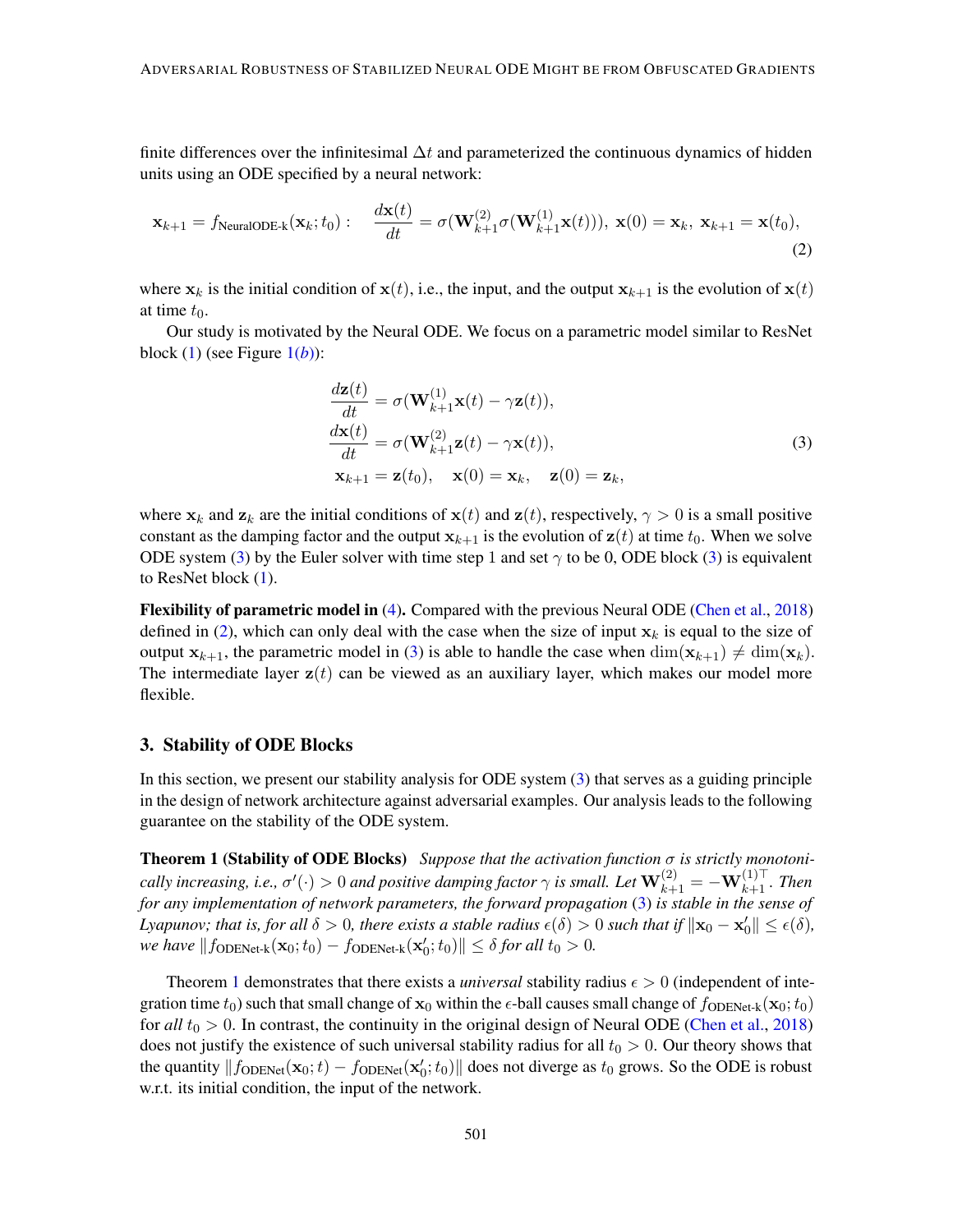Intuition behind the stability. Our ODE block [\(3\)](#page-4-0) has guaranteed stability without any explicit regularization on the smoothness of its input and output. To see how the skew-symmetric architecture encourages stability, let us ignore for now the nonlinear activation  $\sigma(\cdot)$  and  $\gamma$  in the ODE block [\(3\)](#page-4-0) and consider its linearized version:

$$
\frac{d}{dt} \begin{bmatrix} \mathbf{x} \\ \mathbf{z} \end{bmatrix} = \begin{bmatrix} \mathbf{0} & \mathbf{W}_{k+1}^{(2)} \\ -\mathbf{W}_{k+1}^{(2)\top} & \mathbf{0} \end{bmatrix} \begin{bmatrix} \mathbf{x} \\ \mathbf{z} \end{bmatrix} = \mathbf{A}_{k+1} \begin{bmatrix} \mathbf{x} \\ \mathbf{z} \end{bmatrix},
$$
\n
$$
\mathbf{x}_{k+1} = \mathbf{z}(t), \quad \mathbf{x}(0) = \mathbf{x}_k, \quad \mathbf{z}(0) = \mathbf{z}_k.
$$
\n(4)

As the linear system matrix  $A_{k+1}$  is skew symmetric, one can show that the solution to the above system is given by [Callier and Desoer](#page-15-2) [\(1991\)](#page-15-2):

<span id="page-5-0"></span>
$$
\begin{bmatrix} \mathbf{x}(t) \\ \mathbf{z}(t) \end{bmatrix} = \mathbf{\Phi} \begin{bmatrix} \mathbf{x}(0) \\ \mathbf{z}(0) \end{bmatrix},
$$

where the state-transition matrix  $\Phi$  is an orthogonal matrix  $\Phi \Phi^{\top} = I$ . Hence the input-output of the linearized system is always norm-preserving.

Below we give a formal proof of stability of the ODE block with the nonlinear activation, i.e. Theorem [1,](#page-4-2) based on results from system theory [\(Aström and Murray,](#page-15-3) [2010\)](#page-15-3).

**Proof** We observe that Eqn. [\(3\)](#page-4-0) has an equivalent expression,  $x_{k+1} = f_{\text{ODENet}}(x_k; t_0)$ :

$$
\frac{d}{dt} \begin{bmatrix} \mathbf{x} \\ \mathbf{z} \end{bmatrix} = \sigma \left( \begin{bmatrix} \mathbf{0} & -\mathbf{W}_{k+1}^{\top} \\ \mathbf{W}_{k+1} & \mathbf{0} \end{bmatrix} \begin{bmatrix} \mathbf{x} \\ \mathbf{z} \end{bmatrix} - \gamma \mathbf{I} \begin{bmatrix} \mathbf{x} \\ \mathbf{z} \end{bmatrix} \right),
$$

$$
\mathbf{x}(0) = \mathbf{x}_k, \ \mathbf{z}(0) = \mathbf{z}_k, \ \mathbf{x}_{k+1} := \mathbf{z}(t_0).
$$

Denote by

$$
\mathbf{A}_{k+1} := \begin{bmatrix} \mathbf{0} & -\mathbf{W}_{k+1}^\top \\ \mathbf{W}_{k+1} & \mathbf{0} \end{bmatrix}.
$$

Note that  $\mathbf{A}_{k+1}$  is a skew-symmetric matrix such that  $\mathbf{A}_{k+1} = -\mathbf{A}_{k+1}^{\top}$ . So  $Re[\lambda_i(\mathbf{A}_{k+1})] \le 0$  for all i, where  $Re[\cdot]$  represents the real part of a complex variable and  $\lambda_i(\mathbf{A}_{k+1})$  is the *i*-th eigenvalue of matrix  $A_{k+1}$ .

We note that an ODE system is stable if  $Re[\lambda_i(\mathbf{J}_{k+1})] < 0$  [\(Aström and Murray,](#page-15-3) [2010\)](#page-15-3), where  $J_{k+1}$  is the Jacobian of the ODE:

$$
\mathbf{J}_{k+1} := \nabla_{[\mathbf{x};\mathbf{z}]} \left( \sigma \left( \begin{bmatrix} \mathbf{0} & -\mathbf{W}_{k+1}^{\top} \\ \mathbf{W}_{k+1} & \mathbf{0} \end{bmatrix} \begin{bmatrix} \mathbf{x} \\ \mathbf{z} \end{bmatrix} - \gamma \mathbf{I} \begin{bmatrix} \mathbf{x} \\ \mathbf{z} \end{bmatrix} \right) \right)
$$
  
=:  $\mathbf{D}_{k+1} (\mathbf{A}_{k+1} - \gamma \mathbf{I}),$ 

where we have defined

$$
\mathbf{D}_{k+1} := \mathsf{Diag}\left(\sigma'\left(\begin{bmatrix} -\gamma & -\mathbf{W}_{k+1}^{\top} \\ \mathbf{W}_{k+1} & -\gamma \end{bmatrix} \begin{bmatrix} \mathbf{x} \\ \mathbf{z} \end{bmatrix}\right)\right).
$$

Because  $\sigma'(\cdot) > 0$ , the matrix  $\mathbf{D}_{k+1}^{-1/2}$  exists. We observe that

$$
\mathbf{J}_{k+1} \sim \mathbf{D}_{k+1}^{1/2} (\mathbf{A}_{k+1} - \gamma \mathbf{I}) \mathbf{D}_{k+1}^{1/2},
$$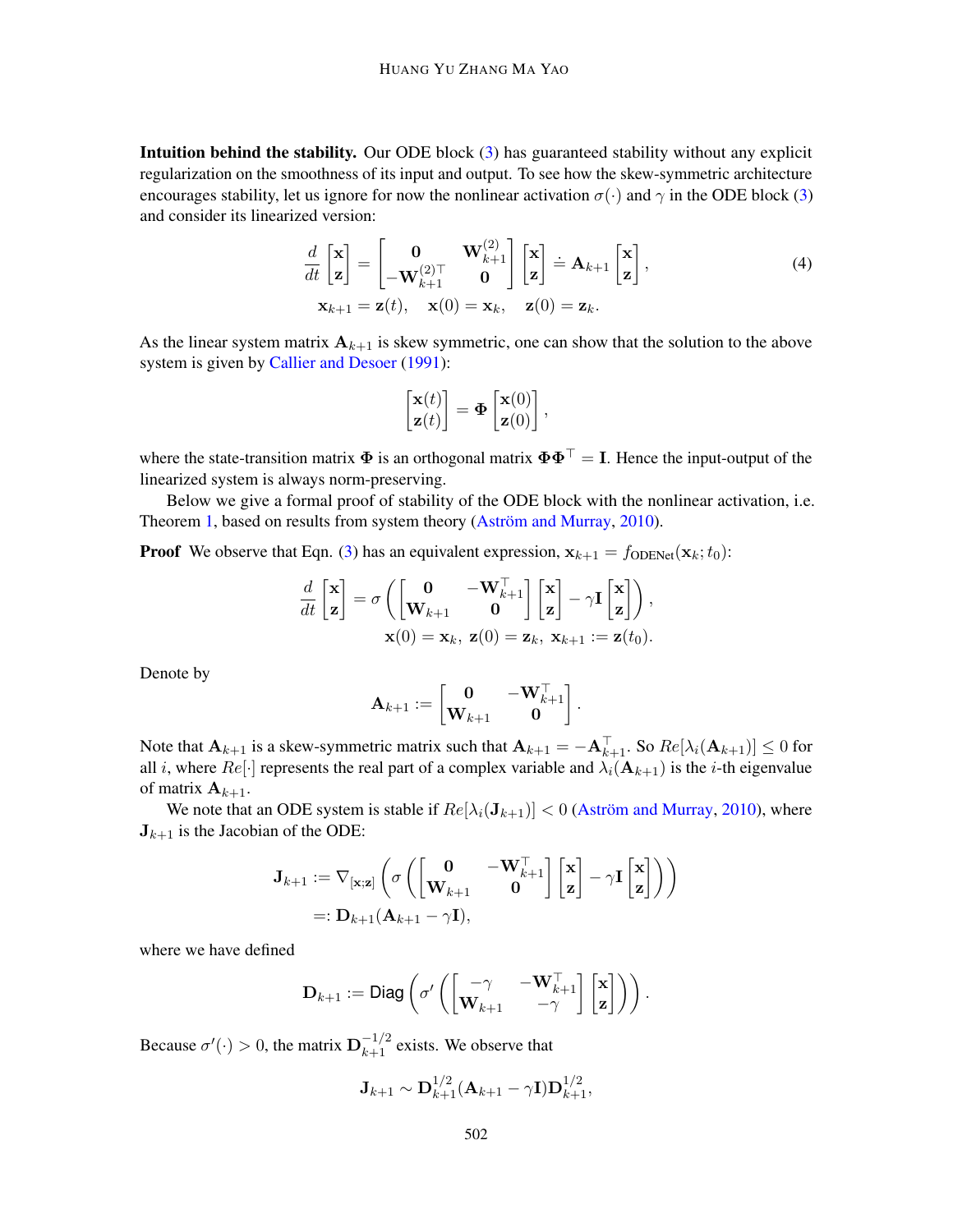where the notation  $\sim$  means the two matrices are similar. Since similar matrices have the same eigenvalues, for all  $i$ , we have

<span id="page-6-0"></span>
$$
\lambda_i(\mathbf{J}_{k+1}) = \lambda_i(\mathbf{D}_{k+1}^{1/2}(\mathbf{A}_{k+1} - \gamma \mathbf{I}) \mathbf{D}_{k+1}^{1/2}).
$$
\n(5)

For the right hand side in Eqn. [\(5\)](#page-6-0),  $Re[\lambda_i(\mathbf{A}_{k+1})] \leq 0$  So  $Re[\lambda_i(\mathbf{A}_{k+1} - \gamma \mathbf{I})] < 0$ , and matrix  $D_{k+1}$  is positive diagonal. Combining with Eqn. [\(5\)](#page-6-0), we have  $Re[\lambda_i(\mathbf{J}_{k+1})] < 0$ . Thus, we have  $\|(\mathbf{x}(t), \mathbf{z}(t))\| \leq \|(\mathbf{x}(0), \mathbf{z}(0))\|$  and when we set the initial condition  $\mathbf{z}(0) = \mathbf{z}(k) = \mathbf{x}(k)$ , there  $\|(\mathbf{x}(t), \mathbf{z}(t))\| \leq \|(\mathbf{x}(0), \mathbf{z}(0))\|$  and when we set the initial condition  $\mathbf{z}(0) = \mathbf{z}(k) = \mathbf{x}(k)$ , there holds  $\|\mathbf{x}(t)\| \leq \|(\mathbf{x}(t), \mathbf{z}(t))\| \leq \|(\mathbf{x}(0), \mathbf{z}(0))\| \leq \sqrt{2}\|\mathbf{x}(0)\|$  for any  $t > t_0$ . Alternativel can also achieve  $\|\mathbf{x}(t)\| \leq \|(\mathbf{x}(t), \mathbf{z}(t))\| \leq \|(\mathbf{x}(0), \mathbf{z}(0))\| = \|\mathbf{x}(0)\|$  if we choose initialization  $z(0) = 0$ . Finally, the Lyapunov stability is valid with respect to Euclidean  $\ell_2$ -norm. For other equivalent  $\ell_p$ -norms  $(1 \leq p \leq \infty)$ , the result holds up to a constant that depends on the input dimension. The proof is completed.

Another quantity governing the robustness of a network is its depth. Empirically, deeper networks enjoy better robustness against adversarial perturbations [\(Madry et al.,](#page-17-0) [2018\)](#page-17-0). This is probably because the score function of a ReLU-activated neural network is characterized by a piecewise affine function [\(Croce et al.,](#page-16-7) [2018\)](#page-16-7); deeper neural network implies smoother approximation of the ground-truth score function. Since ODE networks are provable deep limit of ResNets [\(Avelin and](#page-15-4) [Nyström,](#page-15-4) [2019;](#page-15-4) [Thorpe and van Gennip,](#page-17-11) [2018\)](#page-17-11), the proposed networks implicitly enjoy the benefits of depth.

### 4. Architecture Design of ODE Networks

Architecture design of ODE blocks. Theorem [1](#page-4-2) sheds light on architecture designs of ODE blocks. In order for the ODE to be stable w.r.t. its input at the inference time, the theorem suggests parametrizing ODE network [\(3\)](#page-4-0) with  $\mathbf{W}_{k+1}^{(2)} = -\mathbf{W}_{k+1}^{(1)T}$  and a strictly increasing activation function. We name our network SONet, standing for Stabilized ODE Network.

Probably the most relevant work to our design is that of [Haber and Ruthotto](#page-16-8) [\(2017\)](#page-16-8), where [Haber](#page-16-8) [and Ruthotto](#page-16-8) [\(2017\)](#page-16-8) proposed similar skew-symmetric architecture, but for the Euler networks. In addition, [Haber and Ruthotto](#page-16-8) [\(2017\)](#page-16-8) discussed the proposed architecture in the context of exploding and vanishing gradient phenomenon. In contrast, our work sheds light on algorithmic designs for adversarial defenses which is different to [Haber and Ruthotto](#page-16-8) [\(2017\)](#page-16-8). We show that a good ODE solver for problem [\(3\)](#page-4-0) suffices to imply a robust network to adversarial attacks.

Benefits of skew-symmetric architecture. The skew-symmetric architecture of ODE blocks has many structural benefits that one can exploit. *Change of dimensionality*: the introduction of the auxiliary variable  $z \in \mathbb{R}^{d_{out}}$  enables us to change the dimension of the input and output vectors; that is, the input variable  $\mathbf{x} \in \mathbb{R}^{d_{\text{in}}}$  may have different dimensions as the output variable  $\mathbf{z} \in \mathbb{R}^{d_{\text{out}}}$ . This is in sharp contrast to the original design of Neural ODE [\(Chen et al.,](#page-16-5) [2018\)](#page-16-5), where the input and output vectors of each ODE block must have the same dimension. *Parameter efficiency*: the skew-symmetric ODE block has only half number of parameters compared to the ResNet blocks and the original design of Neural ODE blocks due to parameter sharing. *Inference-time robustness*: the established architecture enjoys stability (see Theorem [1\)](#page-4-2). Furthermore, an expected side-benefit of our design is that it automatically inherits all the benefits of Neural ODE [\(Chen et al.,](#page-16-5) [2018\)](#page-16-5): memory efficiency, adaptive computation, invertible normalizing flows, and many others.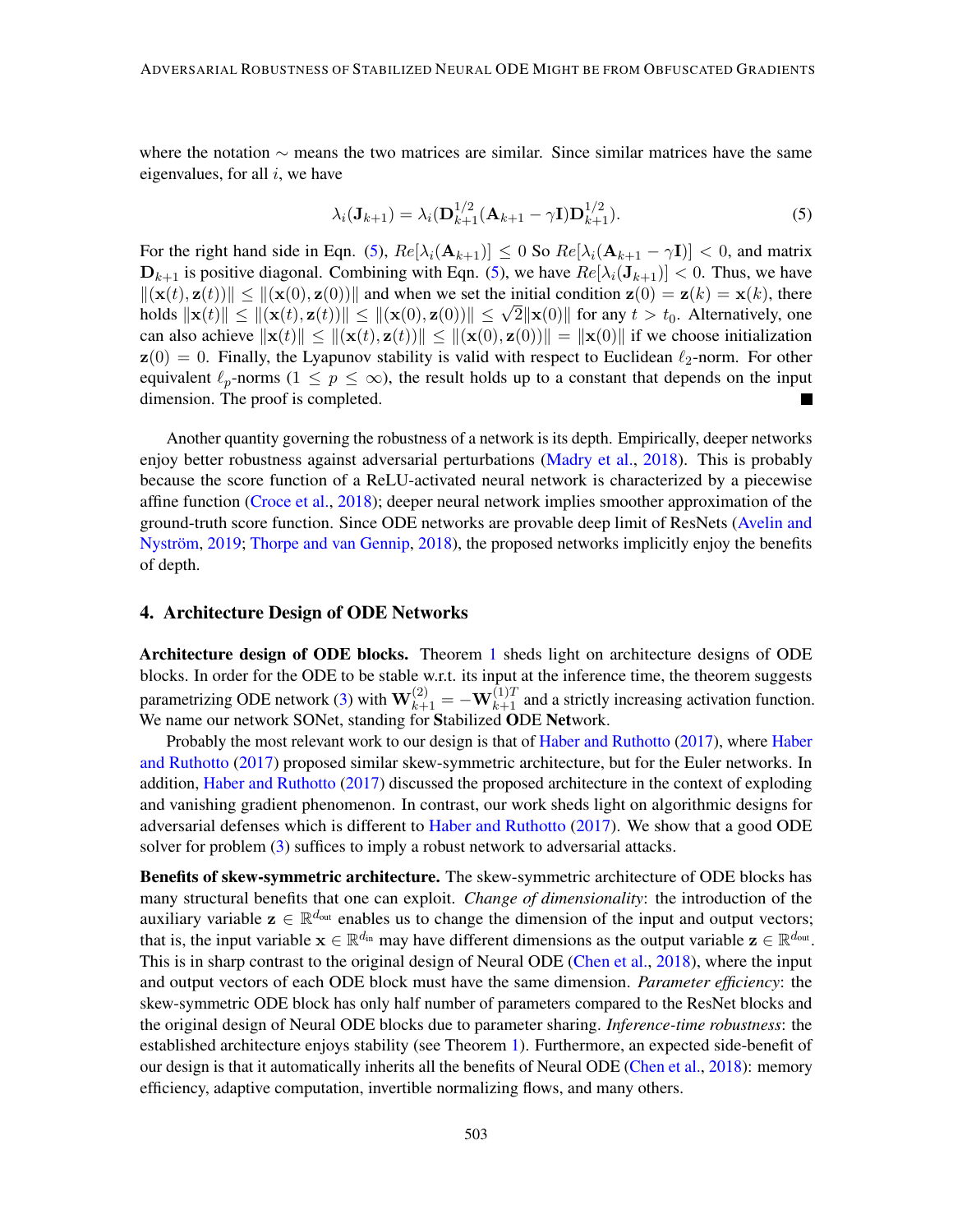

<span id="page-7-0"></span>Figure 2: Stabilized neural ODE Network (SONet) architecture example. Both  $f_{ODENet-k}$  and  $f_{ODENet-class}$  are built on our stable ODE block defined in  $(3)$ .

Construction of robust ODE networks. Our construction of ODE networks builds upon the architecture design of ODE block [\(3\)](#page-4-0).

- *Feature-extraction block* f<sub>ODENet-k</sub>: The feature blocks aim at extracting the feature of each instance. For the image classification tasks, the operation of multiplying z with  $W_{k+1}$  in Eqn. [\(3\)](#page-4-0) serves as a convolution operator, and correspondingly,  $\mathbf{W}_{k+1}^T$  serves as a *transposed convolution* (a.k.a. de-convolution) operator which shares a common kernel with  $W_{k+1}$ . The input and output dimensions  $d_{\text{in}}$  and  $d_{\text{out}}$  are equal. We set the initial condition  $z_k$  as  $x_k$ , the input of the ODE block.
- *Classification block*  $f_{\text{class}}$ : At the top layer of the network is the classification block which is characterized by a fully-connected operator, mapping the extracted feature to the confidence value associated with each class. The matrix  $W_{k+1}$  parametrizes the weight matrix of the fully-connected layer and  $\mathbf{W}_{k+1}^T$  is its transpose. The input dimension  $d_{\text{in}}$  and the output dimension  $d_{\text{out}}$  are equal to the feature size and the number of classes, respectively, so  $d_{\text{in}}$ might not equal to  $d_{\text{out}}$ . We set the initial condition  $z_k = z(0)$  as 1. This is conceptually consistent with the argument that we have no prior knowledge on the true label of any given instance.

Our ODE network is therefore a stack of various building blocks:

$$
f_{\text{ODENet}}(\mathbf{x}_0; t) := f_{\text{class}} \circ g_{\text{pooling}} \circ f_{\text{ODENet-L}} \circ \cdots \circ f_{\text{ODENet-0}} \circ g_{\text{channel-copy}}(\mathbf{x}_0), \tag{6}
$$

where  $x_0$  is the input instance, L is the number of layers,  $g_{\text{pooling}}$  represents the average pooling operator, and  $g_{channel-copy}$  is the "channel-copy" layer which copies  $x_0$  along the channel direction in order to increase the width of the network. The function  $f_{\text{ODENet}}: \mathcal{X} \to \mathbb{R}^C$  is the *score function* which maps an instance to logits over classes. An example network is shown in Figure [2,](#page-7-0) this example consists 5 feature-extraction blocks, a pooling layer and a classification block.

Comparisons with prior work. We compare our approach with several related lines of research in the prior work. One of the best known algorithms for adversarial robustness is based on adversarial training. The algorithms approximately solve a minimax problem

$$
\min_{f} \sum_{i=1}^{n} \left\{ \max_{\mathbf{x}_{(i)}' \in \mathbb{B}(\mathbf{x}_{(i)}, \epsilon)} \mathcal{P}(f, \mathbf{x}_{(i)}') \right\},\
$$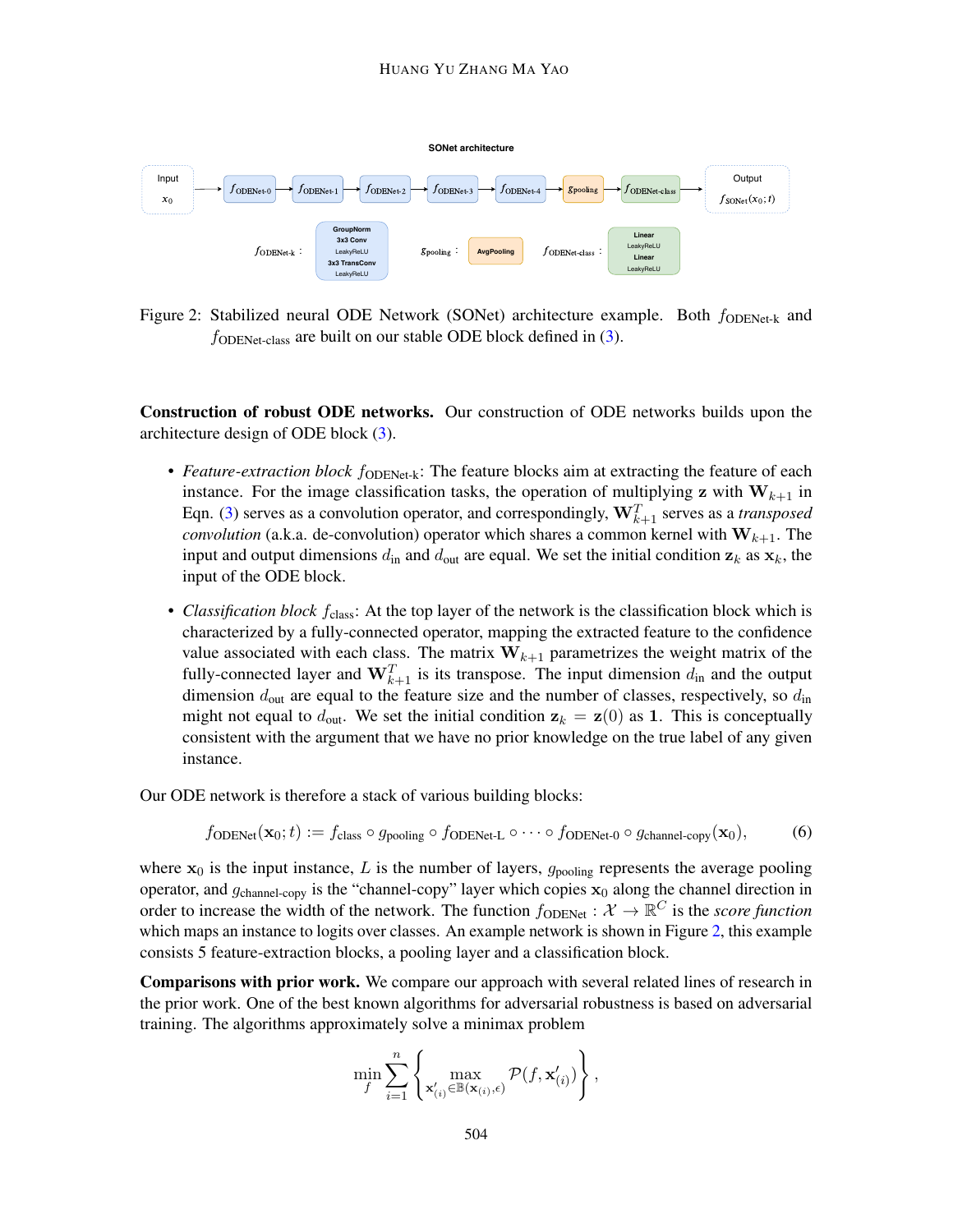where  $x_{(i)}$  represents the *i*-th instance, and  $\mathcal{P}(\cdot, \cdot)$  is the payoff function between defender and attacker, which captures the smoothness of model f in an explicit manner; examples of  $\mathcal{P}(f, \mathbf{x}'_{(i)})$ include robust optimization  $\mathcal{L}(f(\mathbf{x}'_{(i)}), \mathbf{y}_{(i)})$  [\(Madry et al.,](#page-17-0) [2018\)](#page-17-0) and TRADES  $\mathcal{L}(f(\mathbf{x}'_{(i)}), \mathbf{y}_{(i)}) +$  $\beta\mathcal{L}(f(\mathbf{x}'_{(i)}), f(\mathbf{x}_{(i)}))$  [\(Zhang et al.,](#page-18-5) [2019c\)](#page-18-5), where  $\mathcal{L}$  is the cross-entropy loss and  $\mathbf{y}_{(i)}$  is the one-hot label. Prior to ours, random smoothing [\(Cohen et al.,](#page-16-9) [2019\)](#page-16-9) and stability training [\(Zheng et al.,](#page-18-9) [2016\)](#page-18-9) are other techniques towards natural training as robust as adversarial training by adding small Gaussian noises to the input images. Our work, on the other hand, is paralleled to these two lines of research as we focus on the network architecture design. The combination of these methods may further enhance the robustness of learning systems.

Another more related line of research is by network architecture design. Parseval networks [\(Cisse](#page-16-4) [et al.,](#page-16-4) [2017\)](#page-16-4) and  $L_2$ -nonexpansive neural networks [\(Qian and Wegman,](#page-17-10) [2019\)](#page-17-10) explicitly bounded the Lipschitz constant by either requiring each fully-connected or convolutional layer be composed of orthonormal filters [\(Cisse et al.,](#page-16-4) [2017\)](#page-16-4), or restricting the spectral radius of the matrix in each layer to be small [\(Qian and Wegman,](#page-17-10) [2019\)](#page-17-10). In complex problem domains, however, the explicit Lipschitz constraints may negatively affect the expressive power of the networks and overly trade off natural accuracy against adversarial robustness. [Xie et al.](#page-18-10) [\(2019\)](#page-18-10) involved non-local mean denoiser in the architecture design of ResNet. But the model is vulnerable to attcks without adversarial training. [Svoboda et al.](#page-17-12) [\(2019\)](#page-17-12) proposed PeerNets, a family of convolutional networks alternating classical Euclidean convolutions with graph convolutions. [Yan et al.](#page-18-8) [\(2019\)](#page-18-8) explored robustness properties of neural ODEs and proposed the time-invariant steady neural ODE (TisODE), which regularizes the flow on perturbed data. But the model is weak under PGD attacks. In contrast, in this work, we explore the possibility of enhancing robustness for classic (non-graph) networks with natural training.

# 5. Adversarial Robustness under PGD Attacks

In this section, we evaluate the adversarial robustness of our proposed architecture against projected gradient descent attacks and show the Stablized ODE Block/Net can achieve the state-of-the-art performance even competitive to adversarial training by TRADES, without losing natural accuracy. We use  $\mathcal{A}_{nat}(f)$  to denote the natural accuracy of the model, and  $\mathcal{A}_{rob}(f)$  to denote the robust accuracy against adversarial attacks. Additional experiments are provided in Appendix.

#### 5.1. Experimental Setup

We first introduce the experimental setup for datasets, deep neural network architectures, adversarial attacks and adversarial defense methods.

ResNet: We apply the ResNet with 10 layers as the baseline model, denoted by ResNet10. Compared with ResNet18 with 2-layer basic block, we use 1-layer basic block for ResNet10. The first layer of ResNet10 is the convolution layer with Batchnorm [\(Ioffe and Szegedy,](#page-16-10) [2015\)](#page-16-10) and ReLU activation, then followed by four 1-layer residual basic blocks. Within each basic block there are two convolution layers. Average pooling is applied after the residual blocks and the last layer is a fully connected layer with softmax.

SONet: We apply our stable skew-symmetric ODE block (defined in Eqn. [\(3\)](#page-4-0)) as the building block in the SONet. More specifically, we replace each residual basic block in the ResNet10 architecture with the proposed stable skew-symmetric ODE block. Besides the replaced residual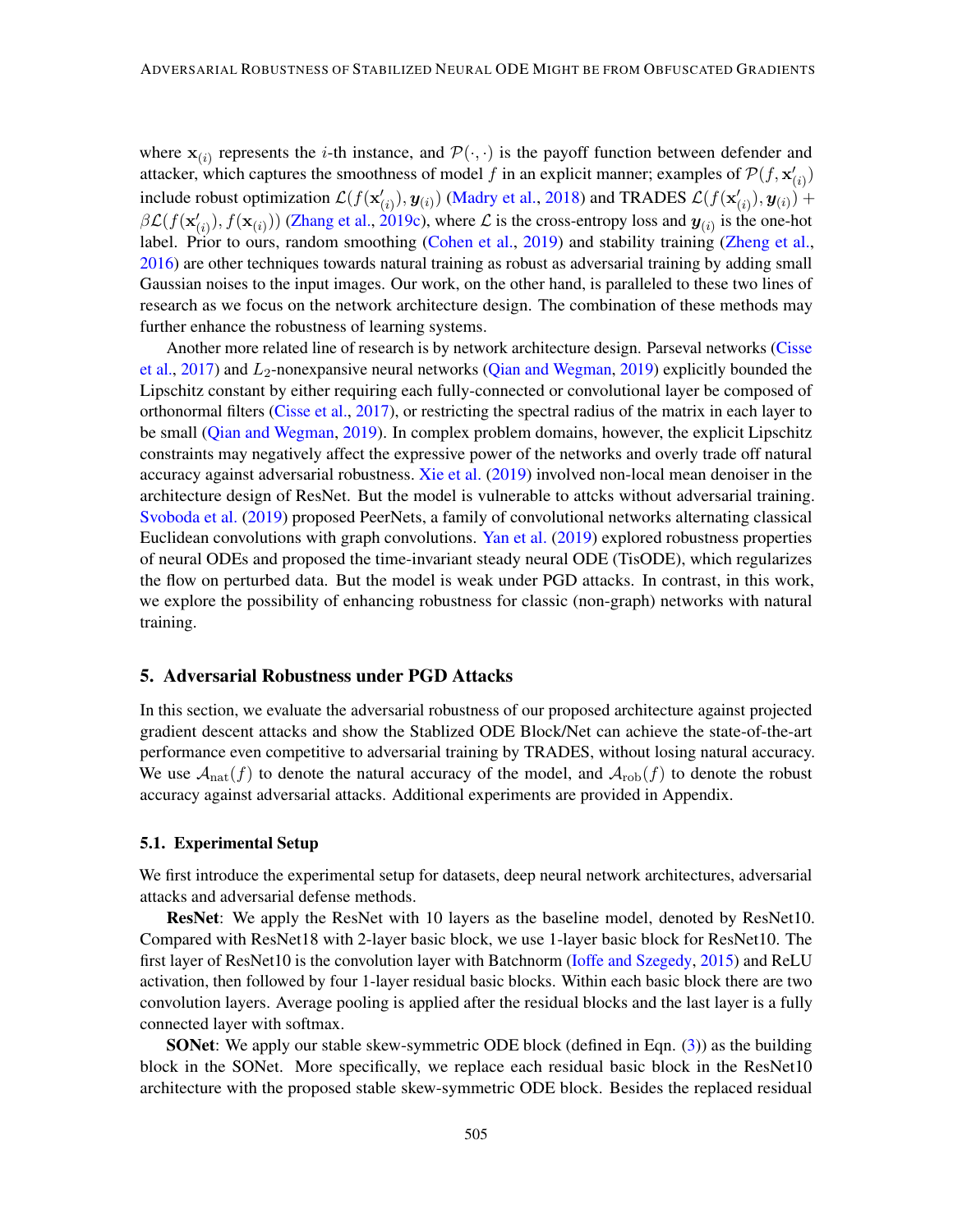blocks, as shown in Figure [2,](#page-7-0) we replace the same first convolution layer with the stable ODE block  $f_{\text{ODENet-0}}$ , and replace the last fully connected linear layer with the stable ODE block  $f_{\text{ODENet-class}}$ .

SOBlock: We replace the first convolution layer in ResNet10 above by our proposed skew-symmetric ODE block (defined in Eqn. [\(3\)](#page-4-0)) and leave the other parts unchanged.

Additionally, in order to compare the performance of SONet, SOBlock and ResNet with different number of parameters, we scale the model capacity by changing the input channel from 32 to 64.

Adversarial attacks: For White-Box attacks, we focus on  $\ell_{\infty}$ -norm,  $\ell_2$ -norm projected gradient descent (PGD) and  $CW_{\infty}$  [\(Carlini and Wagner,](#page-15-5) [2017\)](#page-15-5) adversairal attacks to evaluate the adversarial robustness of different models. For  $\ell_{\infty}$  PGD attack, the update rule is defined as  $\mathbf{x}'_i \leftarrow \Pi_{\mathbb{B}_{\infty}(\mathbf{x}_i,\epsilon)}(\mathbf{x}'_i +$  $\eta_1$  sign( $\nabla_{\mathbf{x}'_i} \mathcal{L}(f(\mathbf{x}'_{(i)}), \mathbf{y}_{(i)})))$ , where  $\Pi_{\mathbb{B}_{\infty}(\cdot, \cdot)}$  is the projection operator with respect to  $\ell_{\infty}$ -norm,  $\mathcal{L}$ is the cross-entropy loss,  $x'_i$  is initialized as the original input  $x_i$ ,  $\epsilon$  is the adversarial perturbation distance, and  $\eta_1$  is the attack step size. For  $\ell_2$  PGD attack, the update rule is defined as  $x'_i \leftarrow$  $\Pi_{\mathbb{B}_2(\mathbf{x}_i,\epsilon)}(\mathbf{x}'_i+\eta_1$  norm $_2(\nabla_{\mathbf{x}'_i}\mathcal{L}(f(\mathbf{x}'_{(i)}),\bm{y}_{(i)})))$ , where  $\Pi_{\mathbb{B}_2(\cdot,\cdot)}$  is the projection operator with respect to  $\ell_2$ -norm, and the norm<sub>2</sub> is the normalization operator, i.e., norm<sub>2</sub>(x) = x/||x||<sub>2</sub>. For CW<sub>∞</sub> attack, it minimizes  $c \cdot f(x + \delta) + ||\delta||_{\infty}$  with respect to  $\delta$  such that  $x + \delta \in [0, 1]^n$  where  $c > 0$ is a suitably chosen constant. For **Black-Box** attack, we use simultaneous perturbation stochastic approximation (SPSA) [\(Uesato et al.,](#page-18-11) [2018\)](#page-18-11) adversarial attack which is one of the most powerful gradient free attacks and it minimizes  $m_{\theta}(x)_{y_0} - \max_{j \neq y_0} m_{\theta}(x)_j$  with respect to x such that  $||x - x_0||_{\infty} < \epsilon$  where  $m_{\theta}(x)_j$  denotes the output logit for the class j and  $y_0$  is the true label. Unless explicitly stated, on CIFAR10 dataset, we set the perturbation distance  $\epsilon = 0.031$ , the attack step size  $\eta_1 = 0.003$  for  $\ell_{\infty}$  PGD attack, and we set the perturbation distance  $\epsilon = 0.5$ , the attack step size  $\eta_1 = 0.1$  for  $\ell_2$  PGD attack. For CW<sub>∞</sub> attack, we set the perturbation distance  $\epsilon = 0.031$ , the max-iterations  $K = 100$ . And we apply the  $\epsilon = 0.031$ , the number of iterations  $K = 20$  and the number of samples to be 32 for SPSA attack.

Adversarial training: We use TRADES [\(Zhang et al.,](#page-18-5) [2019c\)](#page-18-5) as our adversarial training baselines for comparison. We do not compare with other adversarial training approaches because TRADES is known as the state-of-the-art defense method which won the NeurIPS 2018 Adversarial Vision Challange [\(Brendel et al.,](#page-15-6) [2020\)](#page-15-6). On CIFAR10 dataset, we set the  $\ell_{\infty}$  perturbation distance  $\epsilon = 0.031$ , perturbation step size  $\eta_1 = 0.007$ , number of iterations  $K = 10$  for TRADES. For TRADES, we train two models and set the regularization parameter as  $1/\lambda = 1.0$  and  $1/\lambda = 6.0$ .

Training settings: On CIFAR10 dataset, for all mentioned models, we set the total epoch  $T = 350$ , batch size  $B = 100$ , the initial learning rate  $\eta = 0.01$  (decay 0.1 at 150 and 300 epochs respectively), and apply stochastic gradient descent (SGD) with momentum 0.9 as the optimizer. No weight decay is used during training. Unless explicitly stated, for all skew-symmetric ODE blocks, we set the constant  $\gamma$  in [\(3\)](#page-4-0) to be 0 and use DOPRI5 solver which is an adaptive solver with 0.1 error tolerance.

#### 5.2. Projected Gradient Descent (PGD) Attacks

We shall see that our proposed network, SONet, is able to achieve nontrivial  $\ell_2$  and  $\ell_{\infty}$  white-box PGD robust accuracy on CIFAR10 dataset, only with natrual training. Moreover, SOBlock even outperforms ResNet10 with TRADES training with regard to both natural accuracy and robust accuracy on both  $PGD^{20}$  and  $PGD^{1000}$  attacks, although TRADES is able to achieve a better tradeoff compared with standard adversarial training [\(Zhang et al.,](#page-18-5) [2019c\)](#page-18-5).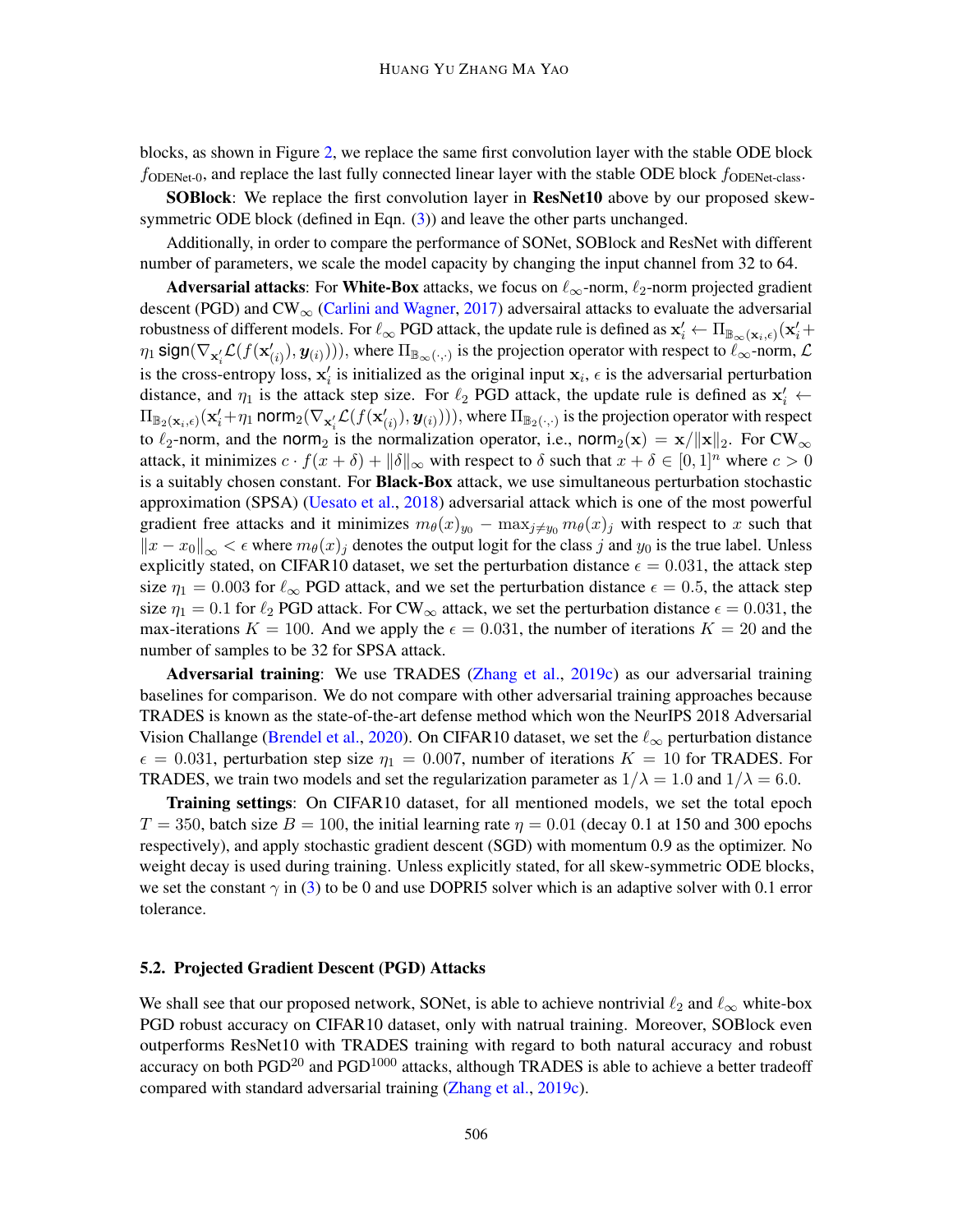| Model                               | Channel | Under                  | $\mathcal{A}_{\text{nat}}(f)$ | $\mathcal{A}_{\text{rob}}(f)$     |                          |
|-------------------------------------|---------|------------------------|-------------------------------|-----------------------------------|--------------------------|
|                                     |         | which attack           |                               | $\epsilon = 0.031(\ell_{\infty})$ | $\epsilon = 0.5(\ell_2)$ |
| SONet                               | 32      | PGD <sup>20</sup>      | 88.08%                        | 53.67%                            | 57.39%                   |
| <b>SOBlock</b>                      | 32      | PGD <sup>20</sup>      | 90.28%                        | 58.21%                            | 60.25%                   |
| ResNet10-TRADES $(1/\lambda = 1.0)$ | 32      | PGD <sup>20</sup>      | 81.52%                        | 35.26%                            | 57.07%                   |
| ResNet10-TRADES $(1/\lambda = 6.0)$ | 32      | PGD <sup>20</sup>      | 73.69%                        | 43.46%                            | 55.73%                   |
| SONet                               | 64      | PGD <sup>20</sup>      | 89.36%                        | 61.62%                            | 64.08%                   |
| <b>SOBlock</b>                      | 64      | PGD <sup>20</sup>      | $91.57\%$                     | $62.35\%$                         | 64.70%                   |
| ResNet10-TRADES $(1/\lambda = 1.0)$ | 64      | PGD <sup>20</sup>      | 82.74%                        | 37.64%                            | 58.97%                   |
| ResNet10-TRADES $(1/\lambda = 6.0)$ | 64      | PGD <sup>20</sup>      | 76.29%                        | 45.24%                            | 57.28%                   |
| SONet                               | 32      | PGD <sup>1,000</sup>   | 88.08%                        | 19.62%                            | 31.75%                   |
| <b>SOBlock</b>                      | 32      | $PGD^{1,000}$          | 90.28%                        | 52.01%                            | 52.79%                   |
| ResNet10-TRADES $(1/\lambda = 1.0)$ | 32      | $PGD^{1,000}$          | 81.52%                        | 33.60%                            | 56.70%                   |
| ResNet10-TRADES $(1/\lambda = 6.0)$ | 32      | $PGD^{1,000}$          | 73.69%                        | 43.30%                            | 55.48%                   |
| SONet                               | 64      | ${\rm PGD^{1,000}}$    | 89.36%                        | 24.25%                            | 39.79%                   |
| <b>SOBlock</b>                      | 64      | $\mathrm{PGD}^{1,000}$ | 91.57%                        | 55.43%                            | 57.37%                   |
| ResNet10-TRADES $(1/\lambda = 1.0)$ | 64      | $PGD^{1,000}$          | 82.74%                        | 35.78%                            | 58.73%                   |
| ResNet10-TRADES $(1/\lambda = 6.0)$ | 64      | ${\rm PGD^{1,000}}$    | 76.29%                        | 44.70%                            | 56.87%                   |

<span id="page-10-0"></span>Table 1: Comparisons between SONet, SOBlock with natural training and ResNet10 with TRADES under white-box PGD adversarial attacks on CIFAR10 dataset.

# 5.2.1. BETTER ROBUSTNESS OF SONET IN NATURAL TRAINING THAN TRADES ADV-TRAINING IN PGD<sup>20</sup> ATTACKS

Under PGD<sup>20</sup> attacks, SONet with natural training achieves better robust accuracy than TRADESadversarial training, without sacrificing natural accuracy. The robust accuracy against 20-step PGD attack is a common metric for evaluating  $\ell_{\infty}$  adversarial robustness [\(Madry et al.,](#page-17-0) [2018;](#page-17-0) [Zhang et al.,](#page-18-5) [2019c\)](#page-18-5). We summarize the natural accuracy  $A_{nat}$  and robust accuracy  $A_{rob}$  under PGD adversarial attacks on different models in Table [1,](#page-10-0) where we use  $PGD^k_*$  to denote the k-step iterative PGD attack within ∗-norm box. The natural accuracy of SONet with 32-channel and 64-channel are 88.08% and 89.36% respectively, significantly better than that of ResNet10 with 32-channel and 64-channel deteriorates as 81.52% and 82.74% trained by TRADES ( $1/\lambda = 1.0$ ). Under PGD<sub> $\infty$ </sub> attack, our proposed SONet with 64-channel can achieve 61.62% robust accuracy, which is significantly better than the corresponding ResNet10 model with TRADES training (both  $1/\lambda = 1.0$  and  $1/\lambda = 6.0$ ).

We also evaluate both models against PGD<sup>20</sup> ( $\ell_2$ -norm  $\epsilon = 0.5$ ) adversarial attack. We can observe that SONet is robust against  $\mathrm{PGD}^{20}_2$  attack, and achieves better robust accuracy than ResNet10 trained by TRADES.

# 5.2.2. NONTRIVIAL ROBUSTNESS OF SONET UNDER PGD<sup>1,000</sup> ATTACKS

In addition to the PGD<sup>20</sup> attack, we also conduct PGD attacks with more attack steps to better approximate the worst-case attacks. The robust accuracy of all the models decreases with more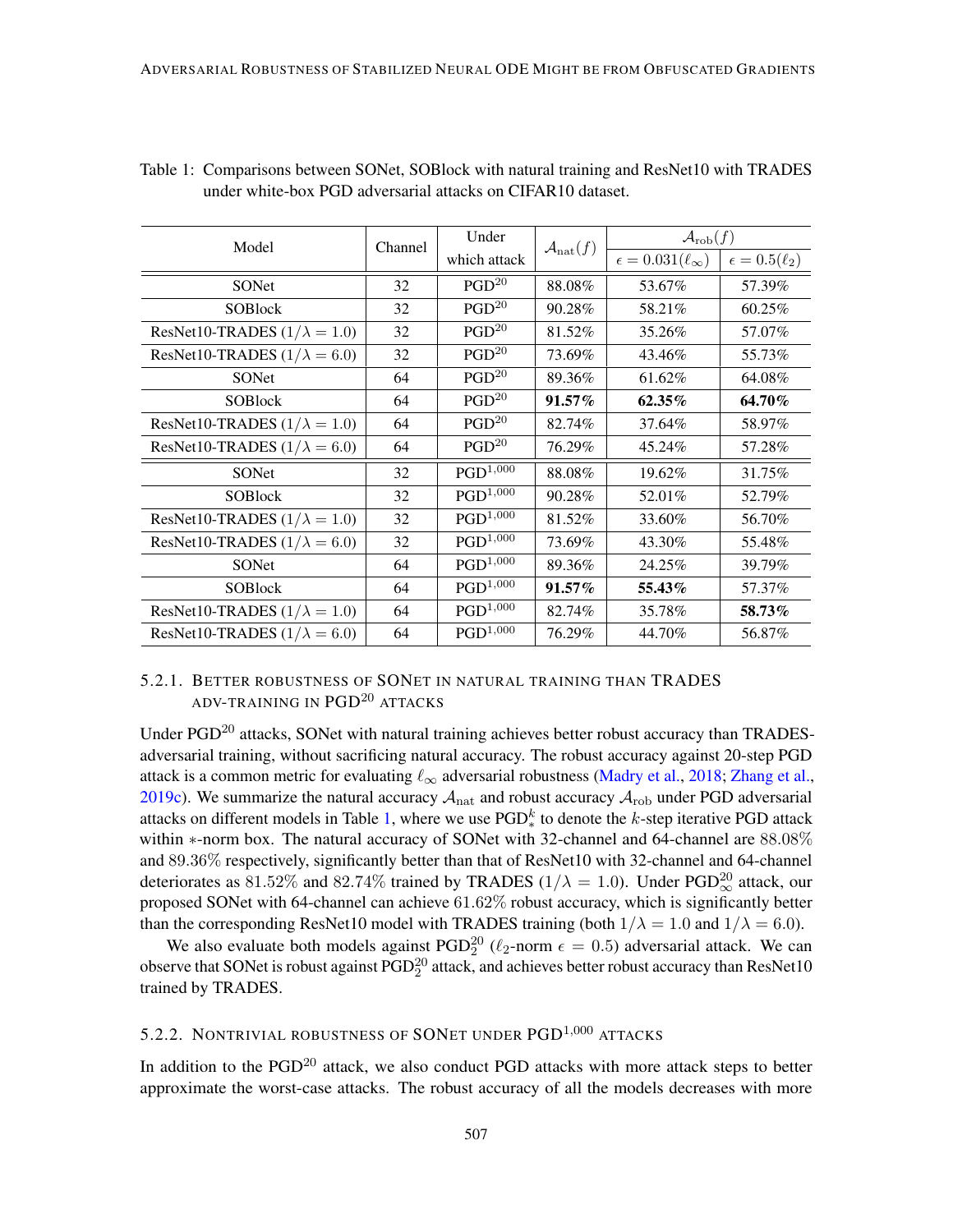attack steps (1,000 step), especially for  $\ell_{\infty}$  attacks. However, SONet can still achieve 24.25% and 39.79% robust accuracy against  $PGD^{1,000}_{\infty}$  and  $PGD^{1,000}_{2}$  attacks, respectively. Such a decay is worse than TRADES-adversarial training that achieves robust accuracy at  $44.70\%$  ( $1/\lambda = 6.0$ ) and  $58.73\%$  $(1/\lambda = 1.0)$ , but is still non-trivial. Therefore, adversarial robustness of SONet deteriorates but is still nontrivial under further iterative attack steps in  $PGD<sup>1000</sup>$ .

However, a better performance can be achieved by SOBlock below.

# 5.2.3. IMPROVED ROBUSTNESS OF SOBLOCK AT THE FIRST LAYER THAN FULL SONET

A surprising observation is that by only adopting stablized neural ODE block in the first layer of ResNet10, SOBlock achieves even better performance than SONet that using all layers as such blocks. In Table [1,](#page-10-0) the natural accuracy of SOBlock with 32-channel and 64-channel are 90.28% and 91.57% respectively while maintains PGD $^{1000}_{\infty}$  robust accuracy with  $52.01\%$  and  $55.43\%$  respectively which is much higher than 43.30% and 44.70% achieved by TRADES ( $1/\lambda = 6.0$ ).

SOBlock almost achieves the best performance among nearly in all settings, except for  $PGD_2^{1000}$ attack it has a comparative robust accuracy with TRADES. In addition to achieving such a high performance in accuracy, SOBlock particularly enjoys much less computational and memory cost than SONet, that is favoured in applications.

## 6. Gradient Masking Effect by Adaptive Stepsize

In this section, we further explore the fragility of the adversarial robustness of our proposed architecture under the variation of stepsize choices, robust gradient (CW) attacks, and gradient-free (SPSA) attacks. These results suggest that the adversarial robustness of (stablized) ODE block or net under PGD attacks is likely due to that adaptive stepsize in numerical integration has a gradient masking effect. Gradient masking [\(Papernot et al.,](#page-17-13) [2017;](#page-17-13) [Athalye et al.,](#page-15-7) [2018\)](#page-15-7) is a phenomenon widely associated with the obfuscation of gradient information in gradient based adversarial attacks, yet failure under robust gradient and gradient-free attacks, thus giving a false sense of adversarial robustness.

### 6.1. Robustness of SOBlock as a result from Adaptive Stepsize in Numerical Integration

To investigate the reason of adversarial robustness of SOBlock under PGD attacks, we conduct an ablation study on the influence of different order of numerical ODE solvers together with their choice of step size and error tolerance. We use WRN-34-10 as our base network for SOBlock in this section in order to obtain better comparison. The experiments below suggest that adversarial robustness of SOBlock comes from gradient masking effect of adaptive stepsize numerial ODE solvers, including adaptive Heun, Bosh3, and DOPRI5.

# 6.1.1. ADVERSIARIAL ROBUSTNESS IS ONLY ASSOCIATED WITH ADAPTIVE STEPSIZE ODE **SOLVERS**

In the first experiment, we compared three different choices of ODE solvers: Euler method (first order, fixed step size  $h = 1$ ), RK4 (fourth order, fixed step size  $h = 1$ ), adaptive Heun (second order, adaptive step size), Bosh3 (third order, adaptive stepsize) and DOPRI5 (fifth order, adaptive step size, with default error tolerance  $\text{atol} = \text{rtol} = \text{tol} = 0.1$ ). In Table [2,](#page-12-0) it shows that all adaptive stepsize solvers (Heun, Bosh3, and DOPRI5) lead to adversarial robustness of SOBlock against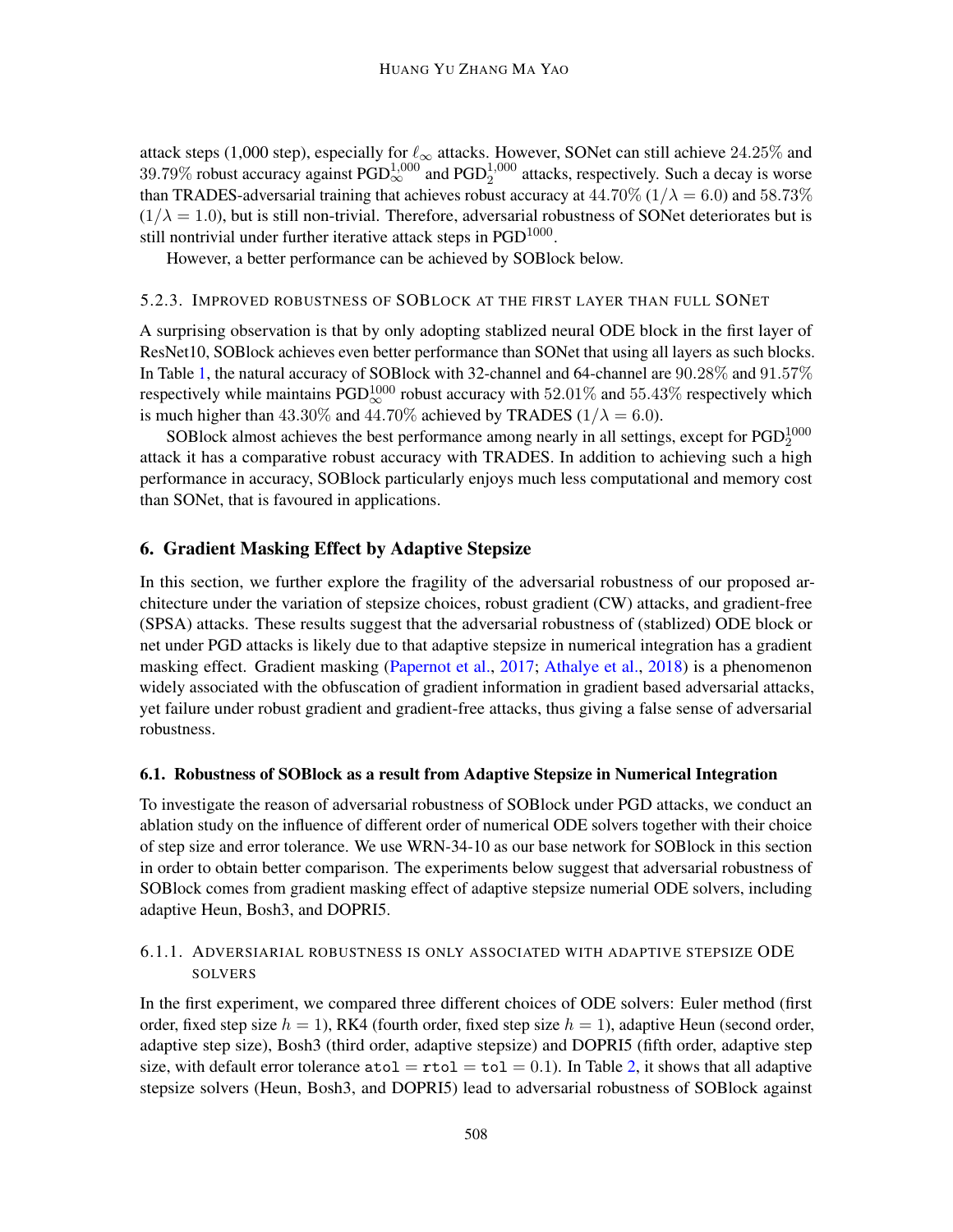| Model          | Solver                     | $\mathcal{A}_{\text{nat}}(f)$ | $\mathcal{A}_{\text{rob}}(f)$ |                     |  |
|----------------|----------------------------|-------------------------------|-------------------------------|---------------------|--|
|                |                            |                               | PGD <sup>20</sup>             | PGD <sup>1000</sup> |  |
| <b>SOBlock</b> | Euler                      | 94.41%                        | $0\%$                         | $0\%$               |  |
| <b>SOBlock</b> | $RK4_{3/8}$ rule           | 92.06%                        | $0\%$                         | $0\%$               |  |
| <b>SOBlock</b> | Dopri $5$ (tol=0.1)        | 94.22%                        | 71.20%                        | 63.20%              |  |
| <b>SOBlock</b> | Dopri $5$ (tol=0.01)       | 93.98%                        | 64.66%                        | 46.40%              |  |
| <b>SOBlock</b> | Dopri5(tol=0.001)          | 94.32%                        | 63.87%                        | 46.20%              |  |
| <b>SOBlock</b> | $Bosh3(tol=0.1)$           | 92.85%                        | 66.00%                        | 52.84%              |  |
| <b>SOBlock</b> | $Bosh3(tol=0.01)$          | 92.30%                        | 67.06%                        | 59.74%              |  |
| <b>SOBlock</b> | $Bosh3(tol=0.001)$         | 92.38%                        | 65.03%                        | 55.31%              |  |
| <b>SOBlock</b> | Adaptive Heun $(tol=0.1)$  | 92.42%                        | 61.16%                        | 55.84%              |  |
| <b>SOBlock</b> | Adaptive Heun $(tol=0.01)$ | 92.43%                        | 63.95%                        | 53.79%              |  |
| <b>SOBlock</b> | Adaptive Heun(tol=0.001)   | 92.73%                        | 57.68%                        | 45.33%              |  |
| <b>ODENet</b>  | Euler                      | 87.04%                        | $0\%$                         | $0\%$               |  |
| <b>ODENet</b>  | $RK4_{3/8}$ rule           | 87.78%                        | $0\%$                         | $0\%$               |  |
| <b>ODENet</b>  | Dopri $5$ (tol=0.1)        | 87.41%                        | 42.69%                        | 13.14%              |  |
| <b>ODENet</b>  | Dopri $5$ (tol=0.01)       | 87.46%                        | 37.20%                        | 8.36%               |  |
| <b>ODENet</b>  | Dopri $5$ (tol=0.001)      | 87.54%                        | 36.19%                        | $7.75\%$            |  |

<span id="page-12-0"></span>

|                                         | Table 2: Comparisons between SOBlock and ODENet with different solver ODE solvers under PGD |  |  |
|-----------------------------------------|---------------------------------------------------------------------------------------------|--|--|
| adversarial attacks on CIFAR10 dataset. |                                                                                             |  |  |

PGD attacks, while SOBlocks trained by fixed stepsize solvers Euler and RK4 totally fail under both PGD<sup>20</sup> and PGD<sup>1000</sup> in spite of high natural accuracy.

The same phenomenon persists when we change SOBlock to traditional ODENet [\(Chen et al.,](#page-16-5) [2018\)](#page-16-5) without using the skew-symmetric stabilization in [\(4\)](#page-5-0). Altough ODENet slightly drops the natural accuracy as desired, one can see in Table [2](#page-12-0) that robust accuracy of ODENet with both Euler and RK4 fixed step size solver training totally fails (0%), while adaptive step size solver like DOPRI5 shows nontrivial robust accuracy under  $PGD^{20}$  and  $PGD^{1000}$ .

Therefore, adversarial robustness of both ODENet and our stabilized ODE block/net is necessarily associated with the adaptive stepsize in numerical integrations, rather than the fixed stepsize.

# 6.1.2. ADAPTIVE STEP SIZES WITH LARGE ERROR TOLERANCE IN DOPRI5 ALLOWS GRADIENT MASKING

Both RK4 and DOPRI5 are high (fourth or fifth) order numerical ordinary differential equation methods, where DOPRI5 enjoys a simple error estimate for adaptive stepsize choice [\(Dormand and](#page-16-11) [Prince,](#page-16-11) [1980\)](#page-16-11). In DOPRI5, it uses six function evaluations to calculate both fourth- and fifth-order accurate solutions, whose difference is taken as the error estimate of the fourth-order solution. Adaptive stepsize is adopted in DOPRI5 when the error estimate is within the tolerance specified by absolute error and relative error tolerances (atol, rtol), both set to be tol here [\(Hairer et al.,](#page-16-12)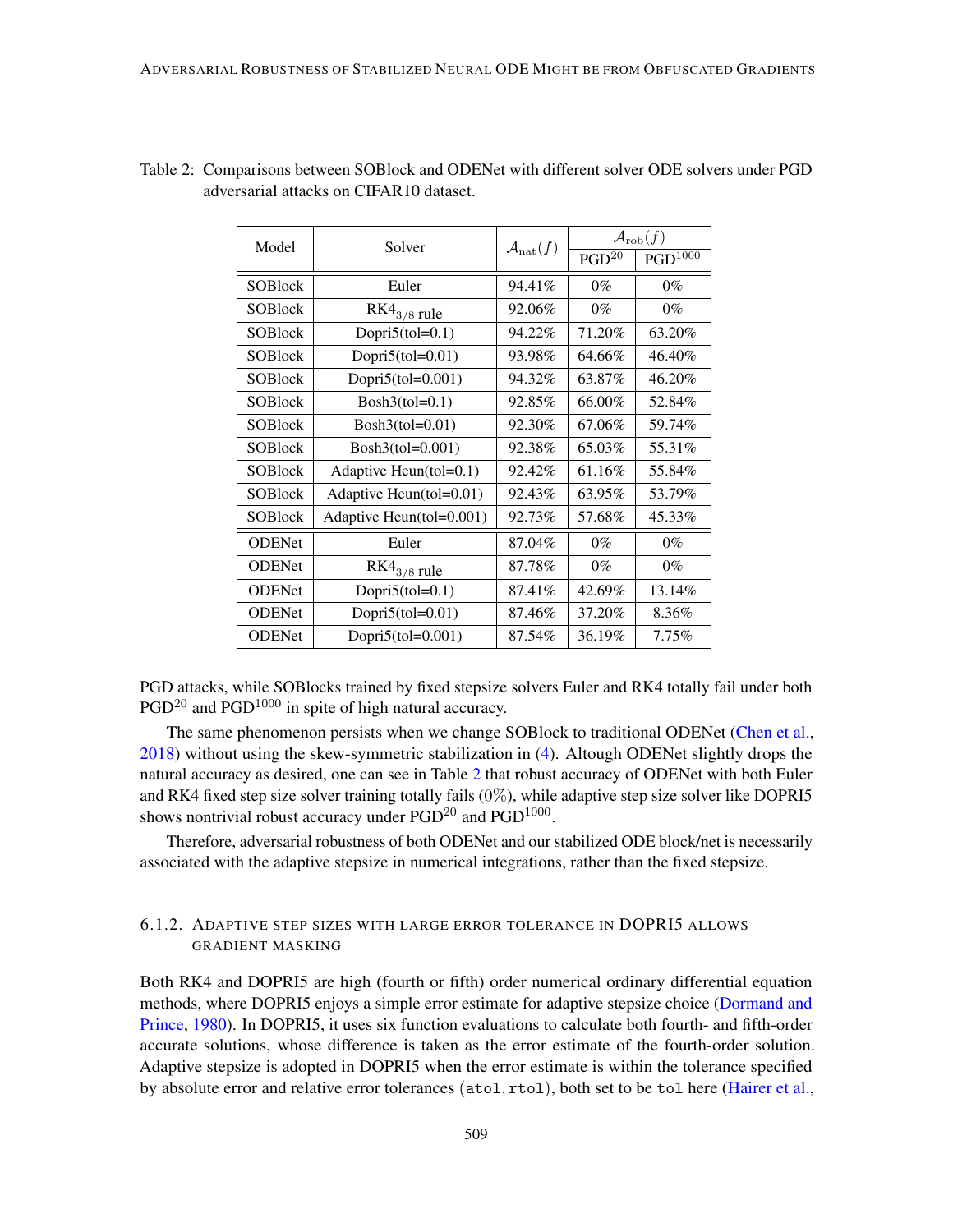[2008\)](#page-16-12):

$$
\textsf{err} = \sqrt{ \frac{1}{n} \sum_{i=1}^{n} \left( \frac{y_{1i} - \widehat{y}_{1i}}{\textsf{s} \mathbf{c}_i} \right)^2}, \quad \textsf{s} \mathbf{c}_i = \texttt{atol}_i + \max \left( \left| y_{0i} \right|, \left| y_{1i} \right| \right) \cdot \texttt{rtol}_i.
$$

Therefore in the second experiment, we investigate the influence of changing error tolerance tol in DOPRI5. The err is then compared to 1 in order to find an optimal choice, where an order  $q = \min(p, \hat{p})$  solver may choose the optimal step size as  $h_{opt} = h \cdot (1/\text{err})^{1/(q+1)}$ . For example, DOPRI5 has  $q = 4$ , whence  $h_{opt} = h \cdot (1/\text{err})^{1/5}$ ; adaptive Heun has order  $q + 1 = 2$ , and BOSH3 has order  $q + 1 = 3$ . Some care is now necessary for a good implementation: the formula above is multiplied by a safety factor safety, for example safety  $= 0.8, 0.9, (0.25)^{1/(q+1)}$ , or  $(0.38)^{1/(q+1)}$ , so that the error will be acceptable the next time with high probability. Further,  $h$  is not allowed to increase nor to decrease too fast. For example, we may put

$$
h_{\text{new}} = h \cdot \min\left(\text{ifactor}, \max\left(\text{safety} \cdot (1/\text{err})^{1/(q+1)}, \text{dfactor}\right)\right)
$$

for the new step size. Then, if  $err \leq 1$ , the computed step is accepted and the solution is advanced with  $y_1$  and a new step is tried with  $h_{\text{new}}$  as step size. Else, the step is rejected and the computations are repeated with the new step size  $h_{\text{new}}$ . The maximal step size increase if actor = 10.0 and the minimial step size decrease dfactor  $= 0.2$  by default.

In Table [2,](#page-12-0) one can see that reasonably large error tolerance in DOPRI5 increases the robustness of both SOBlock and ODENet, e.g.  $PGD_{\infty}^{20}$ -robust accuracy at  $71.20\%$  at  $\texttt{tol} = 0.1$  against  $63.87\%$ at tol = 0.001 for SOBlock and  $42.69\%$  at tol = 0.1 against  $36.19\%$  at tol = 0.001 for ODENet. Large error tolerance leads to large perturbations on adaptive stepsize in DOPRI5, e.g. Table [3](#page-14-0) shows that increasing tolerance from  $\text{tol} = 0.001$  to  $\text{tol} = 0.1$  lead to enlarged adaptive stepsize perturbations from the order of  $1e - 3$  to  $1e - 2$ .

These phenomena above show that adversarial robustness under PGD attacks is a result from the adaptive stepsize choice of numerical ODE solvers that perturbs the gradients of loss functions, where enlarging error tolerance properly may increase the robustness of SOBlocks and ODENets. Therefore, adaptive step size ODE solvers like DOPRI5 contribute such a kind of gradient masking against PGD attacks: reasonably large error tolerance in numerical function estimate leads to large perturbations of gradients that fools the projected gradient descent in attacks. We also note that over-enlarging error tolerance, especially in low order ODE solvers (adaptive Heun and Bosh3), may lead to inaccuracies in natural training that eventually drops robust accuracy as well. Hence one should expect a reasonable choice of error tolerance should depend on a trade-off between fitting accuracy and gradient masking effect.

#### 6.2. Robust Gradient (CW) and Gradient-Free (SPSA) Attacks

To further justify our reasoning above that the adversarial robustness of SOBlock and SONet is due to the gradient masking effect of adaptive stepsize numerical ODE solvers, especially DOPRI5, we further conduct experiments under two sorts of new attacks, CW attack that has robust gradients due to the use of hinge loss and SPSA attack that is a kind of gradient-free attack.

Table [4](#page-14-1) shows that in spite of the impressive robustness under PGD attacks, both SONet and SOBlock are vulnerable under  $CW_{\infty}$  and SPSA attacks, while ResNet10 trained with TRADES still has relatively strong robustness. Particularly, under  $CW_\infty$  attack, SOBlock (SONet) with 64 channels has  $0\%$  (11.20%) robust accuracy compared with ResNet10 in TRADES training at 39.77%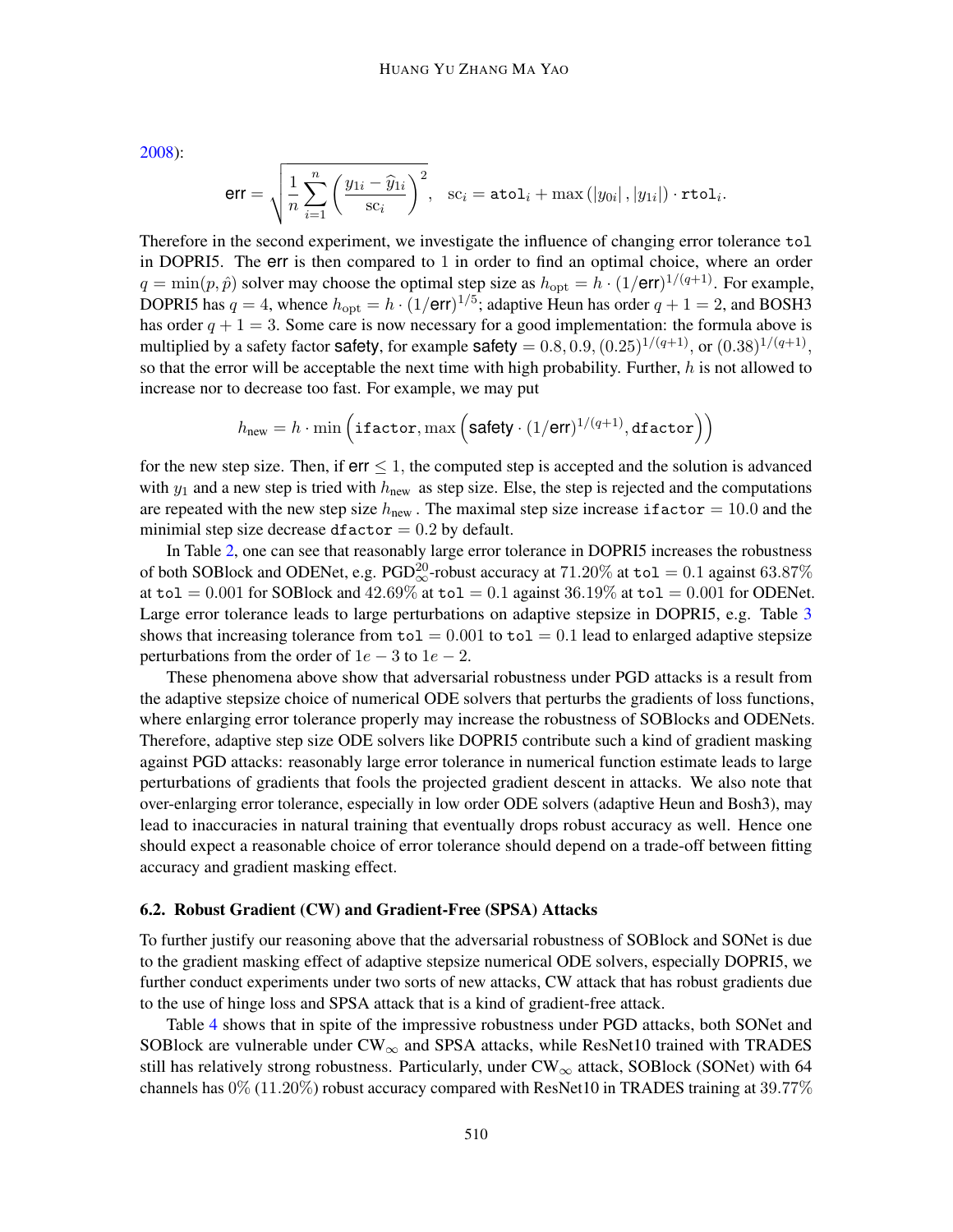| Solver                | <b>PGD</b> iterations | Adaptive steps                  |  |  |
|-----------------------|-----------------------|---------------------------------|--|--|
| Dopri $5$ (tol=0.1)   |                       | [0.0, 0.262, 1.0]               |  |  |
|                       | 100                   | [0.0, 0.253, 1.0]               |  |  |
|                       | 1000                  | [0.0, 0.244, 1.0]               |  |  |
| Dopri $5$ (tol=0.01)  |                       | [0.0, 0.155, 0.827, 1.0]        |  |  |
|                       | 100                   | [0.0, 0.150, 0.793, 1.0]        |  |  |
|                       | 1000                  | [0.0, 0.149, 0.789, 1.0]        |  |  |
| Dopri $5$ (tol=0.001) |                       | [0.0, 0.097, 0.423, 1.0]        |  |  |
|                       | 100                   | [0.0, 0.096, 0.420, 1.0]        |  |  |
|                       | 1000                  | [0.0, 0.094, 0.409, 0.981, 1.0] |  |  |

<span id="page-14-0"></span>Table 3: Adaptive steps with ODENet under different dopri5 tolerances and  $PGD_{\infty}$  attack iterations

<span id="page-14-1"></span>Table 4: Comparisons between SONet, SOBlock with natural training and ResNet10 with TRADES under  $CW_{\infty}$  and SPSA adversarial attacks on CIFAR10 dataset.

| Model                             | Channel | $\mathcal{A}_{\text{nat}}(f)$ | $\mathcal{A}_{\text{rob}}(f)$ |             |
|-----------------------------------|---------|-------------------------------|-------------------------------|-------------|
|                                   |         |                               | $CW$ -Linf                    | <b>SPSA</b> |
| <b>SONet</b>                      | 32      | 88.08%                        | $0\%$                         | 2.50%       |
| <b>SOBlock</b>                    | 32      | $90.28\%$                     | $0\%$                         | $7.64\%$    |
| ResNet10-TRADES $(1/\lambda = 1)$ | 32      | 81.52%                        | 37.61%                        | 68.30%      |
| ResNet10-TRADES $(1/\lambda = 6)$ | 32      | 73.69%                        | 38.92%                        | 63.60%      |
| <b>SONet</b>                      | 64      | 89.36%                        | 11.20%                        | 15.10%      |
| <b>SOBlock</b>                    | 64      | $91.57\%$                     | $0\%$                         | 11.68%      |
| ResNet10-TRADES $(1/\lambda = 1)$ | 64      | 82.74%                        | 35.78%                        | $69.97\%$   |
| ResNet10-TRADES $(1/\lambda = 6)$ | 64      | 76.29%                        | 39.77%                        | 65.97%      |

 $(1/\lambda = 6)$ ; while under SPSA attack, SOBlock (SONet) of 64 channels has 11.68% (15.10%) robust accuracy compared with TRADES training at 69.97%  $(1/\lambda = 1)$ . This provides a support of the gradient masking by DOPRI5, that fails to fool  $CW_\infty$  and SPSA attacks which are not as sensitive to gradients of cross entropy loss as PGD attacks. Hence the gradient masking of adaptive stepsize gives us a false sense of adversarial robustness in PGD attacks.

# 7. Conclusions

In this paper, we propose a stabilized neural ODE architecture based on a skew-symmetric dynamical system with provable Lyapunov stability. We show that such an ODE based network architecture can achieve some state-of-the-art adversarial robustness with natural training against PGD attacks, without sacrificing natural accuracy that is suffered by popular adversarial training methods such as TRADES. To understand this phenomenon, we further explore the possible mechanism underlying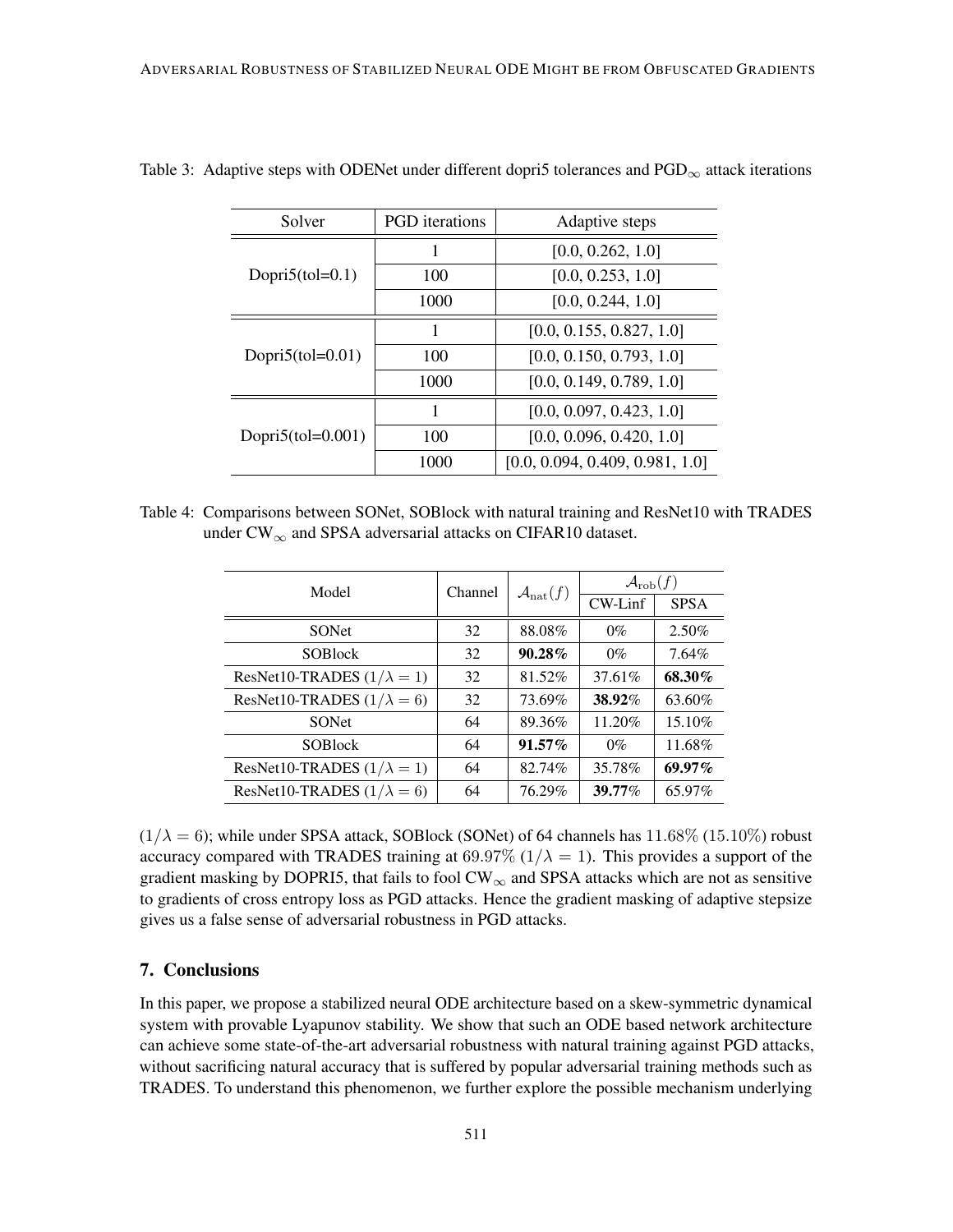such kind of adversarial robustness. We show that the adaptive stepsize numerial ODE solvers, such as adaptive HEUN2, BOSH3, and especially DOPRI5, have a gradient masking effect that fails the PGD attacks which are sensitive to gradient information of training loss, while they can not fool the CW attack of robust gradients and the SPSA attack that is gradient-free. This provides a new explanation that the adversarial robustness of ODE based networks is mainly due to the obfuscated gradients in numerical ODE solvers with adaptive step sizes.

# Acknowledgments

This research made use of the computing resources of the X-GPU cluster supported by the Hong Kong Research Grant Council Collaborative Research Fund: C6021-19EF. The research of Yifei Huang and Yuan Yao is supported in part by HKRGC 16303817, ITF UIM/390, as well as awards from Tencent AI Lab and Si Family Foundation. Yaodong Yu and Yi Ma acknowledge support from ONR grant N00014-20-1-2002 and the joint Simons Foundation-NSFDMS grant 2031899. Hongyang Zhang was supported in part by the Defense Advanced Research Projects Agency under cooperative agreement HR00112020003. The views expressed in this work do not necessarily reflect the position or the policy of the Government and no official endorsement should be inferred. Approved for public release; distribution is unlimited.

# **References**

- <span id="page-15-1"></span>Jean-Baptiste Alayrac, Jonathan Uesato, Po-Sen Huang, Alhussein Fawzi, Robert Stanforth, and Pushmeet Kohli. Are labels required for improving adversarial robustness? In *Advances in Neural Information Processing Systems*, pages 12192–12202, 2019.
- <span id="page-15-3"></span>Karl Johan Aström and Richard M Murray. *Feedback systems: an introduction for scientists and engineers*. Princeton university press, 2010.
- <span id="page-15-7"></span>Anish Athalye, Nicholas Carlini, and David Wagner. Obfuscated gradients give a false sense of security: Circumventing defenses to adversarial examples. In *International Conference on Machine Learning*, 2018.
- <span id="page-15-4"></span>Benny Avelin and Kaj Nyström. Neural ODEs as the deep limit of ResNets with constant weights. *arXiv preprint arXiv:1906.12183*, 2019.
- <span id="page-15-6"></span>Wieland Brendel, Jonas Rauber, Alexey Kurakin, Nicolas Papernot, Behar Veliqi, Sharada P Mohanty, Florian Laurent, Marcel Salathé, Matthias Bethge, Yaodong Yu, et al. Adversarial vision challenge. In *The NeurIPS'18 Competition*, pages 129–153. Springer, 2020.
- <span id="page-15-2"></span>M. Frank Callier and A. Charles Desoer. *Linear System Theory*. Springer-Verlag, 1991.
- <span id="page-15-5"></span>Nicholas Carlini and David Wagner. Towards evaluating the robustness of neural networks. In *IEEE Symposium on Security and Privacy*, pages 39–57, 2017.
- <span id="page-15-0"></span>Nicholas Carlini, Anish Athalye, Nicolas Papernot, Wieland Brendel, Jonas Rauber, Dimitris Tsipras, Ian Goodfellow, Aleksander Madry, and Alexey Kurakin. On evaluating adversarial robustness. *arXiv preprint arXiv:1902.06705*, 2019.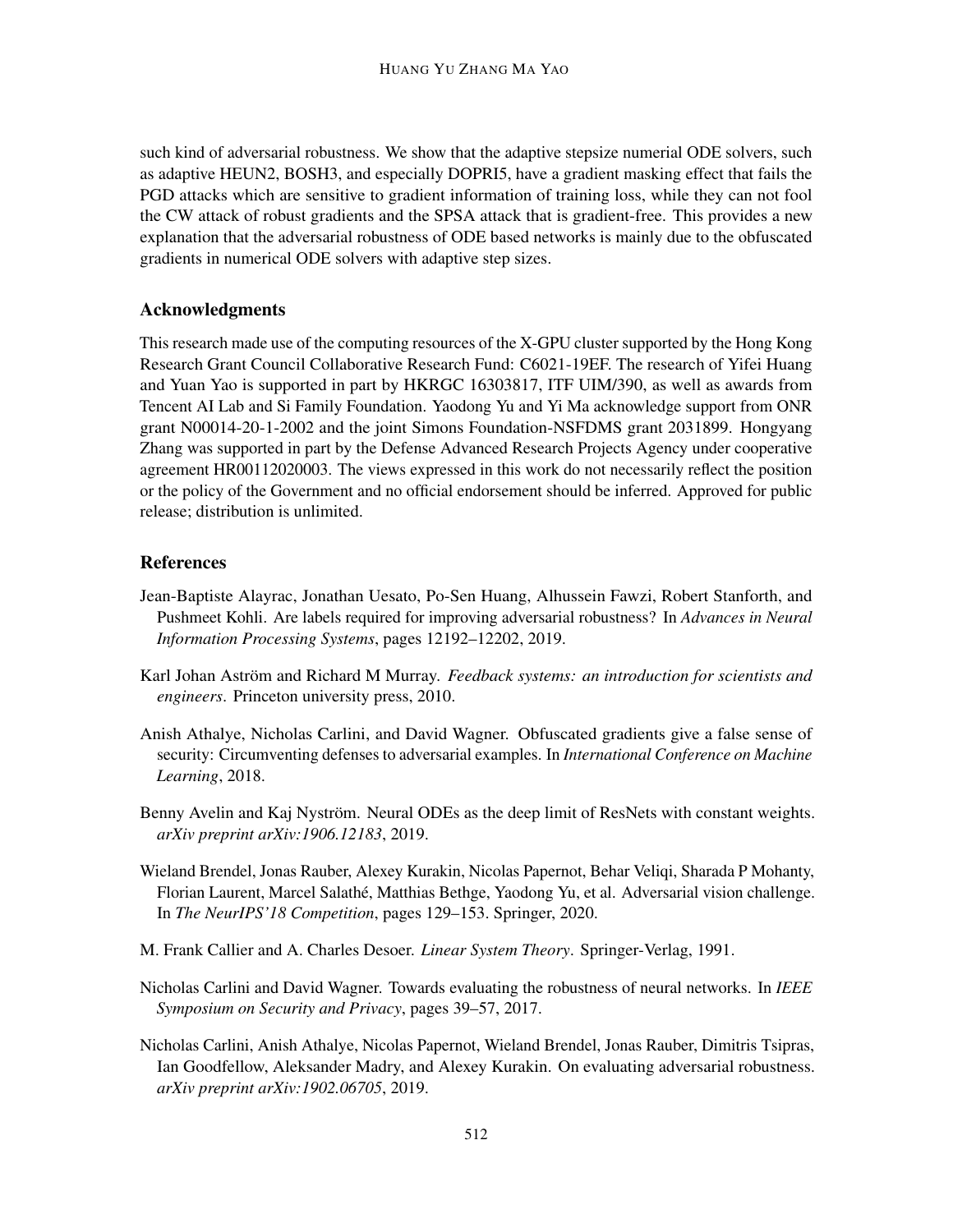- <span id="page-16-0"></span>Yair Carmon, Aditi Raghunathan, Ludwig Schmidt, John C Duchi, and Percy S Liang. Unlabeled data improves adversarial robustness. In *Advances in Neural Information Processing Systems*, pages 11190–11201, 2019.
- <span id="page-16-5"></span>Tian Qi Chen, Yulia Rubanova, Jesse Bettencourt, and David K Duvenaud. Neural ordinary differential equations. In *Advances in Neural Information Processing Systems*, pages 6571–6583, 2018.
- <span id="page-16-4"></span>Moustapha Cisse, Piotr Bojanowski, Edouard Grave, Yann Dauphin, and Nicolas Usunier. Parseval networks: Improving robustness to adversarial examples. In *International Conference on Machine Learning*, 2017.
- <span id="page-16-9"></span>Jeremy M Cohen, Elan Rosenfeld, and J Zico Kolter. Certified adversarial robustness via randomized smoothing. In *International Conference on Machine Learning*, 2019.
- <span id="page-16-7"></span>Francesco Croce, Maksym Andriushchenko, and Matthias Hein. Provable robustness of relu networks via maximization of linear regions. In *International Conference on Artificial Intelligence and Statistics*, 2018.
- <span id="page-16-11"></span>J. R. Dormand and P. J. Prince. A family of embedded runge-kutta formulae. *Journal of Computational and Applied Mathematics*, 6(1):19—-26, 1980.
- <span id="page-16-3"></span>Kevin Eykholt, Ivan Evtimov, Earlence Fernandes, Bo Li, Amir Rahmati, Chaowei Xiao, Atul Prakash, Tadayoshi Kohno, and Dawn Song. Robust physical-world attacks on deep learning visual classification. In *IEEE Conference on Computer Vision and Pattern Recognition*, pages 1625–1634, 2018.
- <span id="page-16-1"></span>Chao Gao, Jiyi Liu, Yuan Yao, and Weizhi Zhu. Robust estimation and generative adversarial nets. In *International Conference on Learning Representations (ICLR), New Orleans, Louisiana, United States*. 2019. arXiv preprint arXiv:1810.02030.
- <span id="page-16-2"></span>Chao Gao, Yuan Yao, and Weizhi Zhu. Generative adversarial nets for robust scatter estimation: A proper scoring rule perspective. *Journal of Machine Learning Research*, 21(160):1–48, 2020. arXiv preprint arXiv:1903.01944.
- <span id="page-16-8"></span>Eldad Haber and Lars Ruthotto. Stable architectures for deep neural networks. *Inverse Problems*, 34 (1):014004, 2017.
- <span id="page-16-12"></span>E. Hairer, S.P. Norsett, and G. Wanner. *Solving Odinary Differential Equations I: Nonstiff Problems*. Springer-Verlag, Berlin, Heidelberg, 2008.
- <span id="page-16-6"></span>Kaiming He, Xiangyu Zhang, Shaoqing Ren, and Jian Sun. Deep residual learning for image recognition. In *IEEE conference on computer vision and pattern recognition*, pages 770–778, 2016.
- <span id="page-16-10"></span>Sergey Ioffe and Christian Szegedy. Batch normalization: Accelerating deep network training by reducing internal covariate shift. In *International Conference on Machine Learning*, pages 448–456, 2015.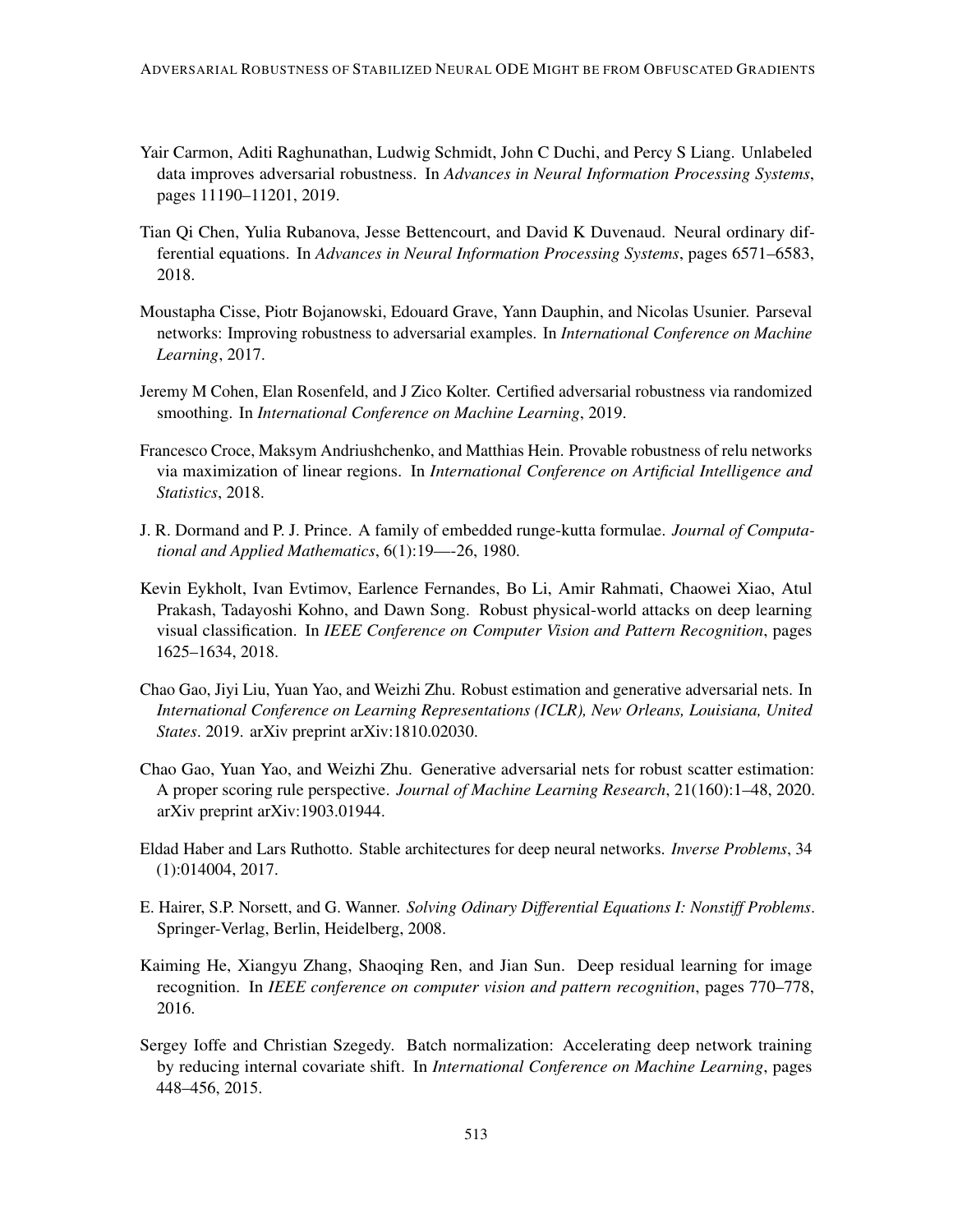- <span id="page-17-5"></span>Robin Jia and Percy Liang. Adversarial examples for evaluating reading comprehension systems. In *Empirical Methods in Natural Language Processing*, 2017.
- <span id="page-17-1"></span>J Zico Kolter and Eric Wong. Provable defenses against adversarial examples via the convex outer adversarial polytope. In *International Conference on Machine Learning*, 2018.
- <span id="page-17-8"></span>Bai Li, Changyou Chen, Wenlin Wang, and Lawrence Carin. On norm-agnostic robustness of adversarial training. *arXiv preprint arXiv:1905.06455*, 2019.
- <span id="page-17-9"></span>Mingjie Li, Lingshen He, and Zhouchen Lin. Implicit euler skip connections: Enhancing adversarial robustness via numerical stability. In *International Conference on Machine Learning*, 2020.
- <span id="page-17-0"></span>Aleksander Madry, Aleksandar Makelov, Ludwig Schmidt, Dimitris Tsipras, and Adrian Vladu. Towards deep learning models resistant to adversarial attacks. In *International Conference on Learning Representations*, 2018.
- <span id="page-17-3"></span>Dongyu Meng and Hao Chen. MagNet: a two-pronged defense against adversarial examples. In *ACM SIGSAC Conference on Computer and Communications Security*, pages 135–147, 2017.
- <span id="page-17-13"></span>Nicolas Papernot, Patrick McDaniel, Ian Goodfellow, Somesh Jha, Z Berkay Celik, and Ananthram Swami. Practical black-box attacks against machine learning. In *Proceedings of the 2017 ACM on Asia conference on computer and communications security*, pages 506–519, 2017.
- <span id="page-17-10"></span>Haifeng Qian and Mark N. Wegman. *l*<sub>2</sub>-nonexpansive neural networks. In *International Conference on Learning Representations*, 2019.
- <span id="page-17-6"></span>Ludwig Schmidt, Shibani Santurkar, Dimitris Tsipras, Kunal Talwar, and Aleksander Madry. Adversarially robust generalization requires more data. In *Advances in Neural Information Processing Systems 31*, pages 5019–5031, 2018.
- <span id="page-17-2"></span>Mahmood Sharif, Sruti Bhagavatula, Lujo Bauer, and Michael K Reiter. Accessorize to a crime: Real and stealthy attacks on state-of-the-art face recognition. In *ACM SIGSAC Conference on Computer and Communications Security*, pages 1528–1540, 2016.
- <span id="page-17-4"></span>Yang Song, Taesup Kim, Sebastian Nowozin, Stefano Ermon, and Nate Kushman. Pixeldefend: Leveraging generative models to understand and defend against adversarial examples. In *International Conference on Learning Representations*, 2018.
- <span id="page-17-12"></span>Jan Svoboda, Jonathan Masci, Federico Monti, Michael Bronstein, and Leonidas Guibas. Peernets: Exploiting peer wisdom against adversarial attacks. In *International Conference on Learning Representations*, 2019.
- <span id="page-17-11"></span>Matthew Thorpe and Yves van Gennip. Deep limits of residual neural networks. *arXiv preprint arXiv:1810.11741*, 2018.
- <span id="page-17-7"></span>Simen Thys, Wiebe Van Ranst, and Toon Goedemé. Fooling automated surveillance cameras: adversarial patches to attack person detection. In *IEEE Conference on Computer Vision and Pattern Recognition Workshops*, 2019.